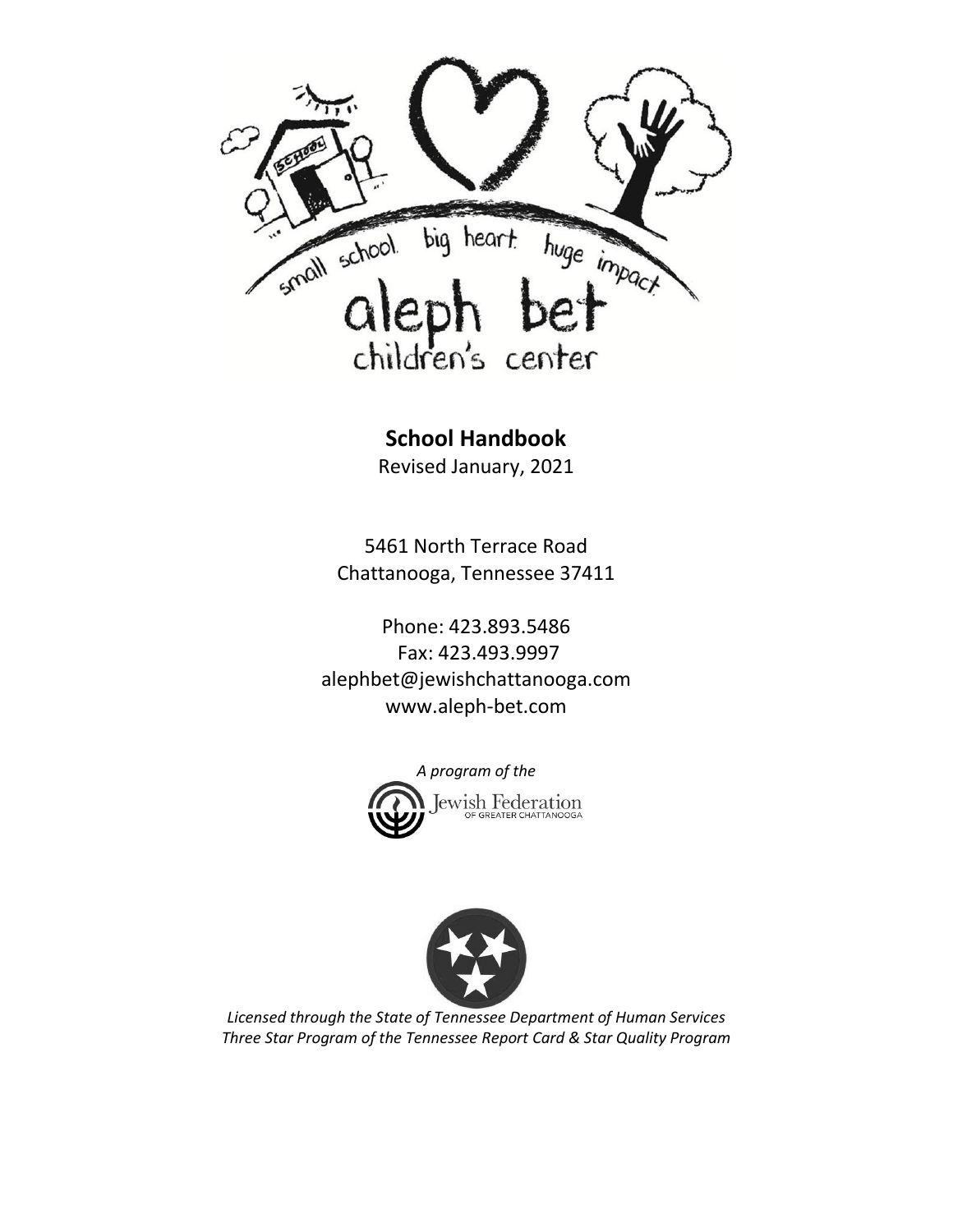| <b>GENERAL STATEMENT</b>                         | 3              |
|--------------------------------------------------|----------------|
| <b>MISSION AND GOALS</b>                         | $\overline{3}$ |
| ABSENCES                                         | 4              |
| <b>ALLERGIES</b>                                 | 4              |
| <b>ANTI-BULLYING POLICY</b>                      | $4 - 5$        |
| ARRIVAL AND DEPARTURE                            | $5-6$          |
| <b>BIRTHDAY PARTIES</b>                          | 6              |
| <b>BITING</b>                                    | 6              |
| CALENDAR                                         | 7 and 20       |
| <b>CLASSROOM VOLUNTEERS</b>                      | $\overline{7}$ |
| CLASSROOM MANAGEMENT AND DISCIPLINE              | $7 - 8$        |
| <b>CUBBIES</b>                                   | 8              |
| <b>CURRICULUM</b>                                | 8              |
| <b>DATA PRIVACY</b>                              | 8              |
| <b>DIRECTORY</b>                                 | 8              |
| DISMISSAL POLICY                                 | 8              |
| <b>DONATIONS</b>                                 | 9              |
| <b>DRESS CODE</b>                                | 9              |
| <b>EMERGENCY MEDICAL TREATMENT</b>               | 9              |
| <b>EMERGENCY PROCEDURES</b>                      | 9              |
| <b>ENROLLMENT &amp; REGISTRATION INFORMATION</b> | $9 - 10$       |
| <b>FUNDRAISING</b>                               | 10             |
| <b>GOLD SNEAKER</b>                              | $10 - 11$      |
| <b>HEALTH POLICY</b>                             | $12 - 13$      |
| <b>HOLIDAY CELEBRATIONS</b>                      | 13             |
|                                                  |                |
| <b>IMMUNIZATIONS</b>                             | 13<br>13       |
| JEWISH FEDERATION OF GREATER CHATTANOOGA         | 13-14          |
| <b>JUDAICS</b><br><b>MEDICATIONS</b>             | 14             |
| <b>NUTRITION POLICY</b>                          | $14 - 15$      |
| <b>ORIENTATION</b>                               |                |
| <b>PACIFIERS</b>                                 | 15<br>15       |
|                                                  |                |
| PARENT/GUARDIAN COMMUNICATION                    | $15 - 16$      |
| PARENT GROUP ASSOCIATION                         | 16             |
| PHOTOGRAPH POLICY                                | 16             |
| REPORT ABUSE AND NEGLECT                         | 16             |
| <b>SCHOOL HOURS</b>                              | 16             |
| SCHOOL YEAR AND SUMMER PROGRAMS                  | 17             |
| SEVERE WEATHER CLOSINGS                          | 17             |
| SMOKE-FREE ENVIRONMENT                           | 17             |
| <b>SNACKS</b>                                    | 17             |
| SOCIAL MEDIA POLICY                              | 17             |
| <b>STAFF</b>                                     | 17             |
| STATE OF TENNESSEE/LICENSING/ASSESSMENT          | $17 - 18$      |
| TITLE IV                                         | 18             |
| <b>TOILET TRAINING</b>                           | 18             |
| <b>TOYS</b>                                      | 18             |
| <b>TRANSPORTATION</b>                            | 18             |
| <b>TUITION</b>                                   | 18-19          |
| <b>TZEDEKAH</b>                                  | 19             |
| VISITORS AND VOLUNTEERS                          | 19             |
| <b>WEAPONS</b>                                   | 19             |
|                                                  |                |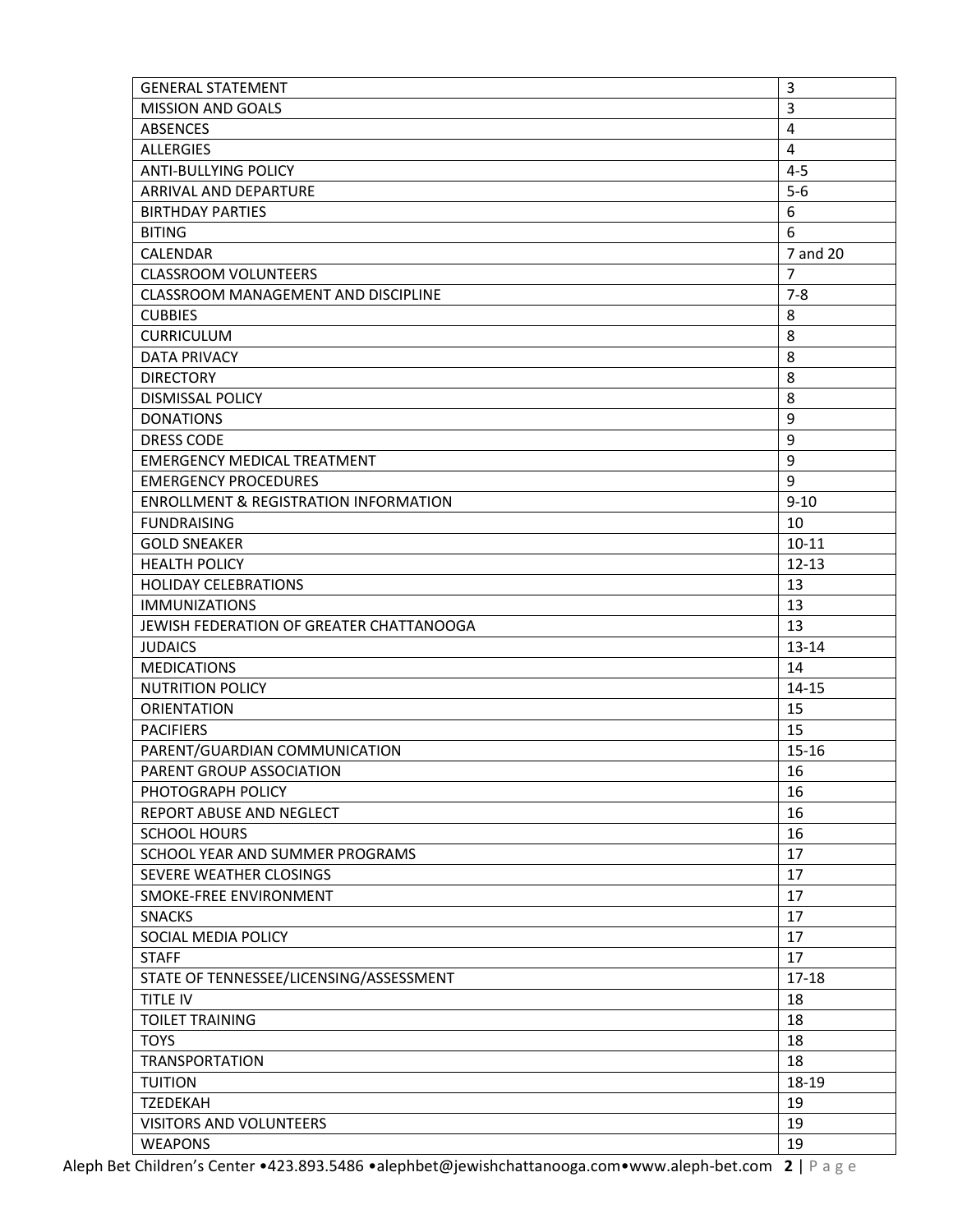#### GENERAL STATEMENT

This manual summarizes the general policies and procedures of Aleph Bet Children's Center at the Jewish Cultural Center of Chattanooga. Aleph Bet Children's Center serves children from ages two through pre-K.

We embrace a broad, interdisciplinary curriculum that is socially relevant, intellectually engaging, and personally meaningful to children. Through active, hands-on learning experiences, such as art, music, movement, math, science, literature, celebrations and more, children have fun while exploring and making sense of the world and people around them. The children also explore Judaism through singing, dancing, painting, cooking, storytelling, and imaginative play.

Our early childhood staff has created a warm, welcoming and stimulating environment in which children can feel safe to develop their own abilities. We encourage *independence* and allow children to make choices while fostering self-esteem by allowing children to learn and succeed at their own pace. We also facilitate cooperative learning whereby children work together with friends to reach their goals.

Our developmental philosophy emphasizes problem solving and conflict resolution, so that children are prepared for their future in school and in life. The program is centered on the philosophy that a young child develops best when parent, child and teacher work together as a team.

We believe that parents play an integral part in our early childhood program, and your involvement is always encouraged whenever possible. Throughout the year, parents are invited to a variety of special events, celebrations, holidays, and Shabbat (Sabbath) observance. Parent participation in the educational process is an important ingredient in your child's growth and development.

#### MISSION AND GOALS

Aleph Bet Children's Center aims to provide an educational, interactive and developmentally appropriate preschool program that is enriched by Jewish traditions and values and implemented by a trained, dedicated, and nurturing staff. To this end, the following goals have been set forth:

- To support the child's social and cultural identity through an experiential approach to Judaism, and to promote respect for cultural diversity within and outside Judaism
- To foster the child's physical, social, emotional, and cognitive development by organizing the child's learning experiences
- To nurture the child as an active learner
- To provide opportunities for language and literacy in both English and Hebrew
- To encourage creative expression and appreciation for the arts
- To create an environment where the child feels safe and valued and where his/her physical needs are met.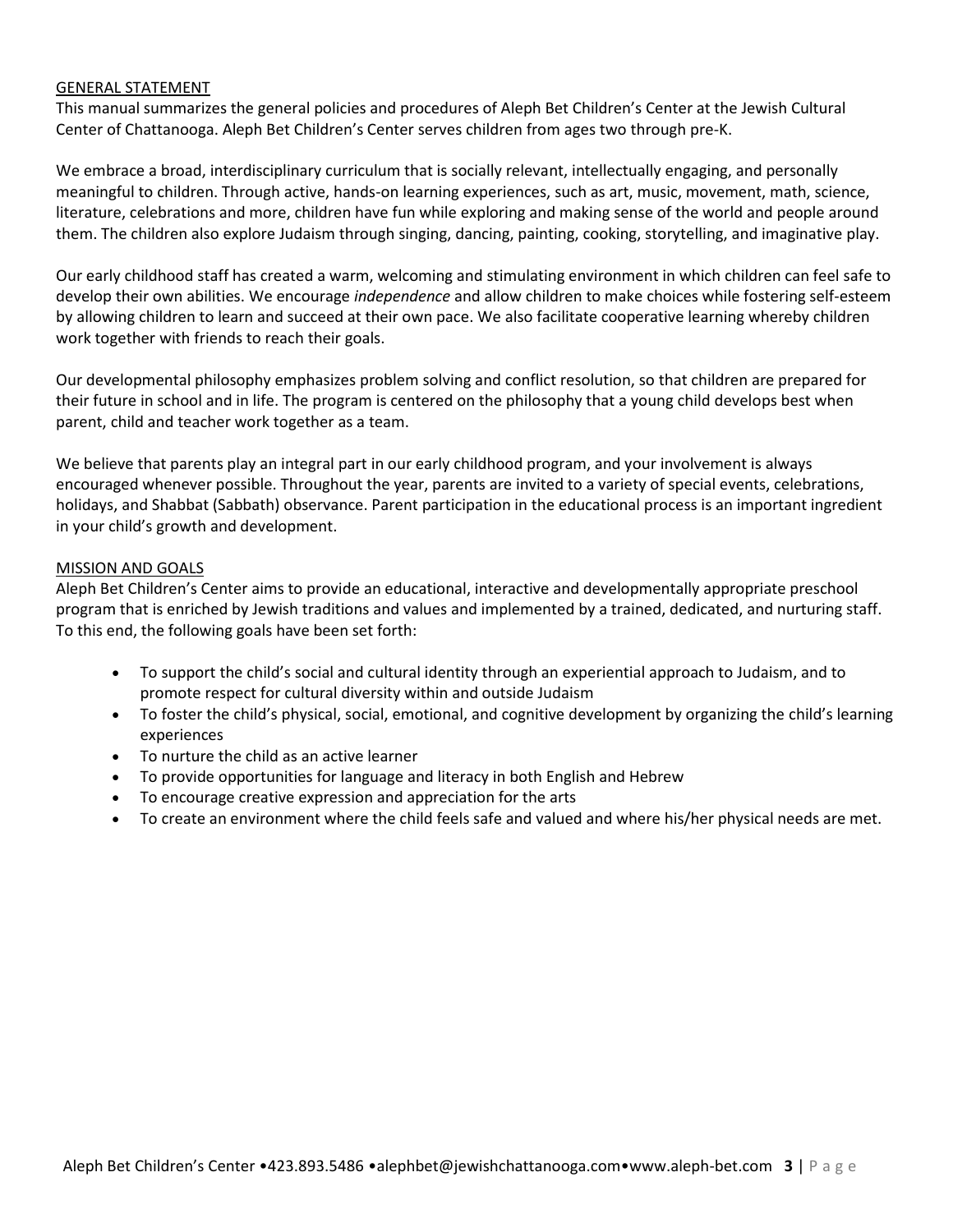### ABSENCES

Aleph Bet provides a wonderful opportunity for children to build their skills and establish new relationships with other children and adults. These relationships thrive when children are consistently in school. In the event that your child will miss a day or more of school, please contact us through the Procare app, at [alephbet@jewishchattanooga.com,](mailto:alephbet@jewishchattanooga.com) or call 893-5486 by 8:30 a.m. Aleph Bet does not offer refunds for days a child is absent.

## ALLERGIES

It is the highest priority that Aleph Bet keeps all of the children safe. Aleph Bet works hard to ensure that we can accommodate allergies or dietary requests and requires paperwork in order to do so including a permission to administer medication letter (if needed) and medical form which is included in the yearly enrollment application. If your child requires an EpiPen on site, Aleph Bet needs a letter and action plan from your child's physician. Due to the increasing number of preschool children with severe, possibly anaphylactic allergies to peanut/tree nut and peanut/tree nut products, Aleph Bet Children's Center is a nut-sensitive zone (See Food Policy for detailed information). A picture of children with allergies or special dietary needs will be posted in the classroom. **Families must notify Aleph Bet in writing of all medical and food allergies.**

#### ANTI-BULLYING POLICY

Aleph Bet believes that all children have the right to play and learn in a supportive, caring and safe environment. If behavioral expectations are consistent and reasonable boundaries are put in place by supportive care-givers, we can minimize the occurrence of bullying. It is important therefore that we have a clear written policy to promote this belief. Bullying affects everyone, not just the bullies and the victims. No one person or group, whether staff or child, should have to accept this type of behavior. Only when all issues of bullying are addressed, will a child best be able to benefit from the opportunities available at Aleph Bet.

Although bullying in the strongest context of the word does not generally occur at Aleph Bet, it is recognized by experts that preschool children are developing their personalities and friendships, as well as exploring boundaries and appropriate behavior, which can result in conflict and clashes of personality. Care-givers minimize occurrences by being observant and recognizing problematic situations. Fully understanding each child and observing them helps with the positive reinforcement approach Aleph Bet uses. If any level of bullying is suspected, observed, or reported, the matter will be taken seriously, dealt with promptly, and all parties will be supported appropriately and fairly. This will involve working towards a shared understanding of the causes of the behavior. Aleph Bet staff understand that all behavior is a form of communication and should be recognized as such. Matters will be documented as necessary and reported to the director and/or parents if deemed necessary.

### **WHAT IS BULLYING?**

Bullying can occur through several types of anti-social behavior. It can be:

- PHYSICAL: child may be kicked, hit, spat at, etc.
- VERBAL: Verbal abuse can take the form of name calling, taunting, or signaling out
- EMOTIONAL: A child can be bullied simply by being excluded by those they believe to be their friends.

### **AS A PARENT**

- Look for unusual behavior in your children. For example, they may suddenly not wish to attend school or they may regularly say that they feel ill when they previously looked forward to the school day
- Always take an active role in your child's education. Enquire how their day has gone and who they have spent their time with
- If your child encounters any problems at Aleph Bet, inform the classroom teacher and center director IMMEDIATELY. Your complaint will be taken seriously and appropriate action will follow.
- It is important that you advise your child to seek help from a teacher, rather than fight back physically or do things that may result in them getting in trouble as well.

### **AS A CHILDCARE CENTER**

We aim to provide an enabling and proactive environment in order to minimize opportunities for bullying

Aleph Bet Children's Center •423.893.5486 •alephbet@jewishchattanooga.com•www.aleph-bet.com **4** | P a g e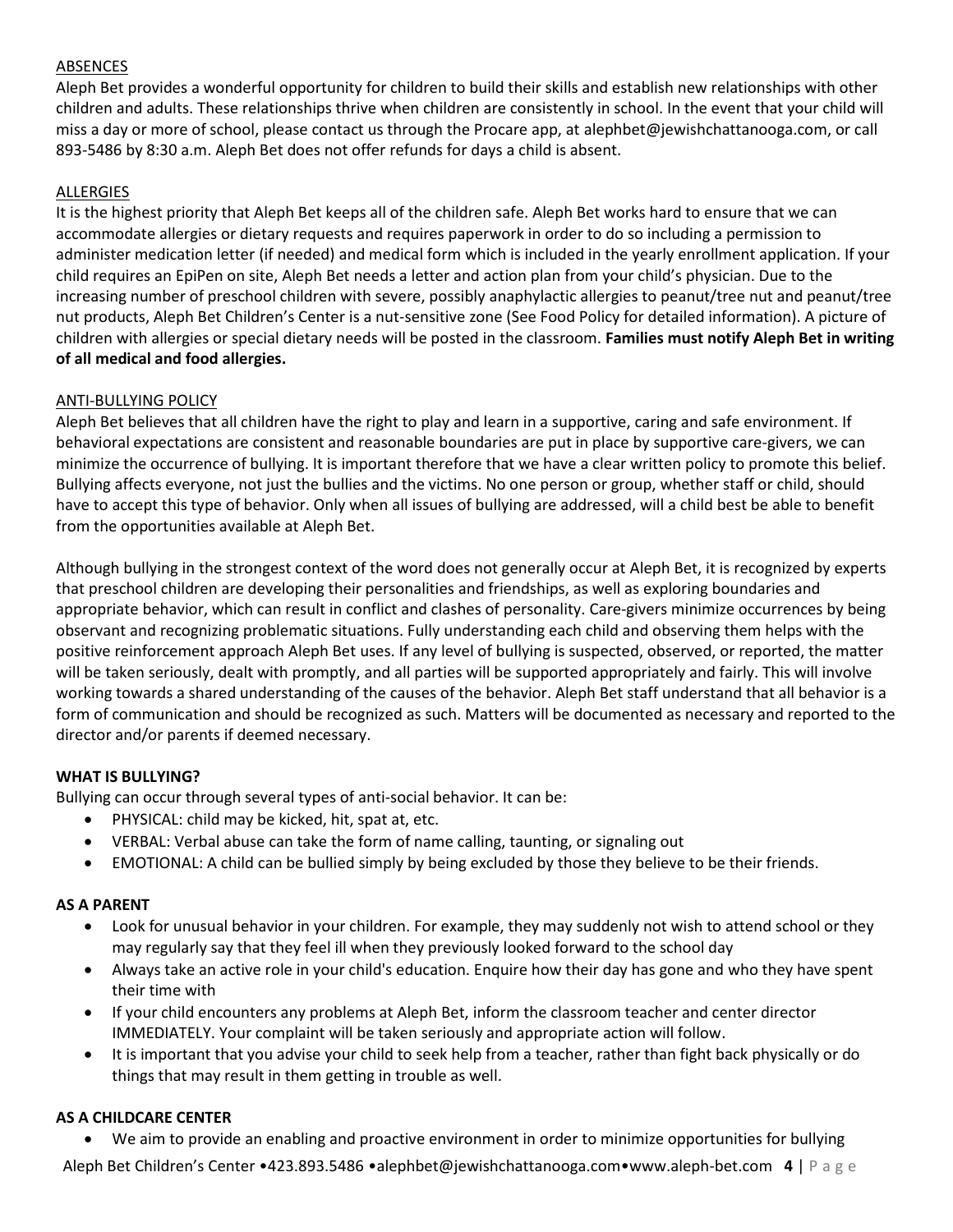- Use any opportunity to discuss the appropriate way to behave towards each other, such as circle time, unit topics, during free play, when going outside, snack time etc.
- Deal quickly, firmly and fairly with any complaints, involving parents where necessary in a POSITIVE AND CALM MANNER.
- The staff will continue to have a firm but fair approach to behavior management. The rules should be few, simple and easy to understand. At their core, we will use the rules to reinforce the value of kindness
- Do not use teaching materials or equipment which gives negative views of any group because of their ethnic origin, gender, etc.
- Encourage children to discuss how they treat other people, how to form positive attitudes towards others, and exploring what friendship means
- Encourage children to treat everyone with respect and kindness
- We will treat bullying as a serious offence and take every possible action to eradicate it from Aleph Bet.
- Have suitable staff training to continue personal development within behavior management both on an individual and group basis.

# **ACTION TO BE TAKEN WHEN BULLYING IS SUSPECTED**

We will support children by following these six steps of conflict resolution:

- 1. Approach calmly, stopping any harmful actions
- 2. Acknowledge all children's feelings
- 3. Gather information from all parties
- 4. Restate the problem
- 5. Ask for ideas and solutions and choose one together
- 6. Be prepared to give follow up support

We will speak openly with families in order to formulate a mutual agreement regarding action to move the situation forwards in a way which meets individual needs. If necessary, outside agencies will be contacted in order to support the setting, child, and care-givers.

# ARRIVAL AND DEPARTURE

The hours of operation for each day are fixed and determined by the classroom clock. No child will be accepted earlier than 7:30 a.m. and all children must be picked up no later than 5:30 p.m.

After closing time, a late pick-up fee of \$2.00 per minute/per child will be charged. Parents will be billed for late fees. Frequent tardiness will be addressed by the Director. **As a courtesy, please call Aleph Bet at 893-5486 if you expect to arrive after closing time.**

In order to give your child the best chance to fulfill their potential, we recommend the following transition times:

# **DROP-OFF**

Children may be dropped off starting at 7:30 a.m. Snack time will begin at 8:45 a.m. All structured learning time begins promptly at 9:00 a.m. As not to disrupt classroom dynamics, we ask that you please try to be on time every day. We understand that tardiness will occur on occasion; we hope you will make every effort to keep lateness to a minimum. *Special exceptions should be arranged through the Director or your child's teacher (e.g. medical appointment, regular therapy sessions).* 

Some children and parents have difficulty separating at drop off. It is important to have a positive attitude about the school so that your child will too. It is helpful to direct your child to an activity in the room or to a teacher. When it is time to leave, give your child a hug and quick goodbye. The teachers are trained to engage your child and start developing a relationship of trust and security.

### **PICK-UP**

In order not to interrupt sleeping children, we ask that children are picked up before or after rest time unless there is a special appointment (e.g. doctor). Please consult your child's classroom schedule or check with your teachers for natural

Aleph Bet Children's Center •423.893.5486 •alephbet@jewishchattanooga.com•www.aleph-bet.com **5** | P a g e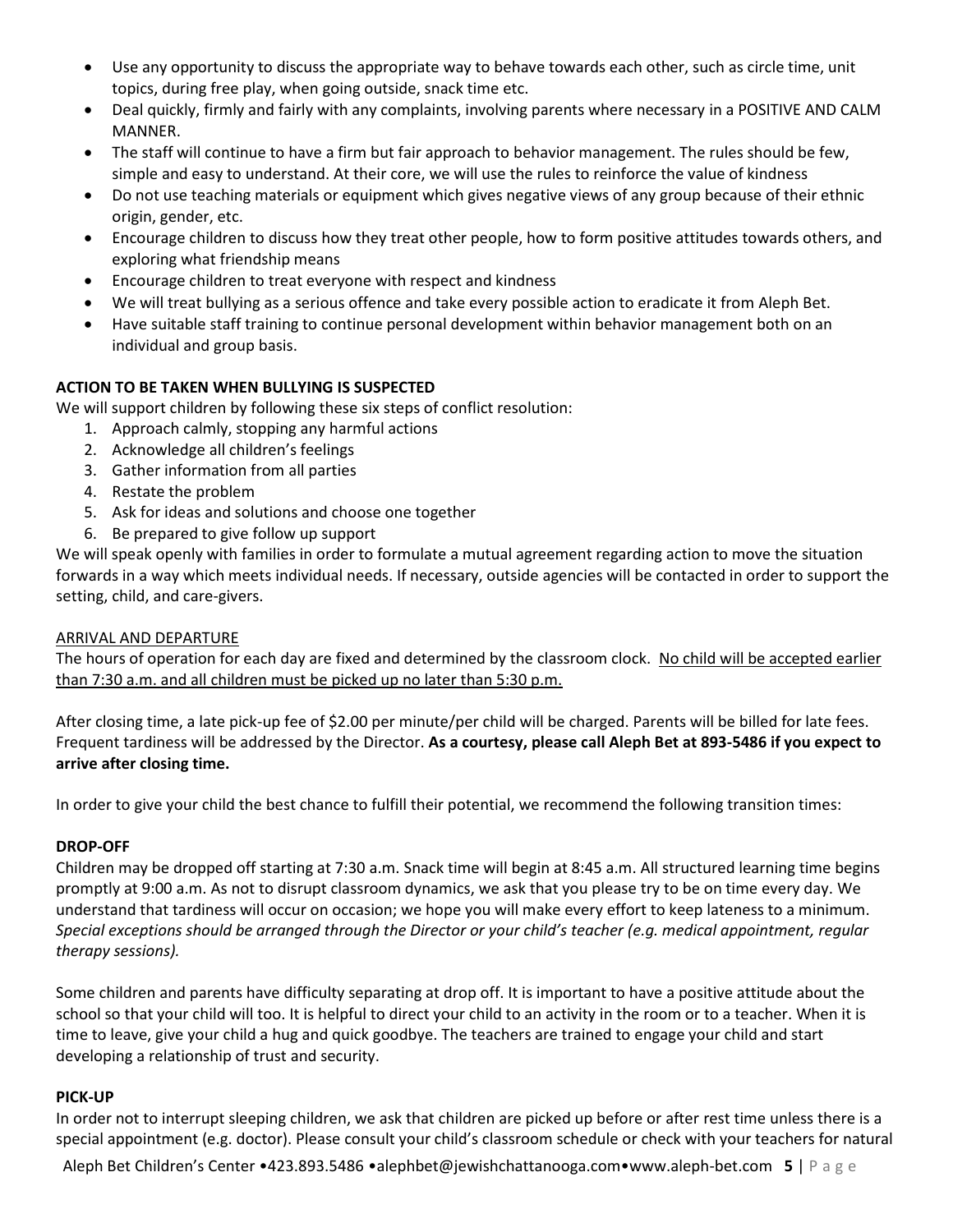transition times. **For the safety of each child, photo identification will be required of all persons listed on the student release form other than parents.**

# **SIGN IN/OUT**

To ensure safety, all children must be brought to the designated location and signed in with their teacher or the staff member in charge of Aleph Bet at that particular time. Aleph Bet does not accept legal responsibility for any child who is not signed in and personally placed in a staff member's care.

- **PARENT/GUARDIAN SHOULD BE PREPARED WITH PROCARE APP READY ON THEIR PHONE.**
- Please communicate with your child's teacher any special information and/or pickup arrangements, OR message them through the Procare app.
- Only those adults authorized by the parent/guardian in writing will be permitted to take the child from school. An adult is defined as any person 18 years of age or older. If the guardian forgot to enclose such a written permission form for someone that is not on the Student's Authorization Pick up Form, the parent should email the Director to give written permission.
- Parents are asked to return to the designated location to pick up their children and sign out with a teacher or assigned staff member.
- Before your child is signed in and once your child is signed out, you are responsible for supervising your child **while on Aleph Bet property. For your child's safety, children are not allowed to wander unattended in the classrooms, hallways, or parking lot.**

### BIRTHDAY PARTIES

Aleph Bet offers birthday party options to celebrate your child's milestone. Leave the refreshments to us and take some of the stress out of planning for your child's special day! We will provide your choice of special treat, along with milk or fruit and party ware. Please discuss your preferences with the Director or other staff member; requests should be made at least a week in advance. This service is free of additional charge, but we do invite families to make a supply or monetary donation in honor of their child's birthday.

In order to include all of the children, Aleph Bet will not serve any outside food to the class/school. **According to state health laws, no food served to students or placed in mailboxes may be prepared at home.**

When planning a birthday party outside of school, we encourage you to schedule the party on a day other than Shabbat (Saturday), or a Jewish holiday. If a birthday is also to be celebrated away from school and the entire class is invited, families may place invitation in children's mailboxes. If the entire class is not invited, the invitations must be mailed. Addresses may be found in the school directory.

### BITING

Biting is part of a natural development stage that some children go through. When a child hurts another child, we will first attend to the child who has been injured. We will then speak to the other child. In the case of a bite that breaks the skin, we will contact parents of both children. A written incident report will also be sent home. **Should there be a consistent pattern of biting, parent/guardian must meet with teacher and director to discuss the best way to help the child break the habit.**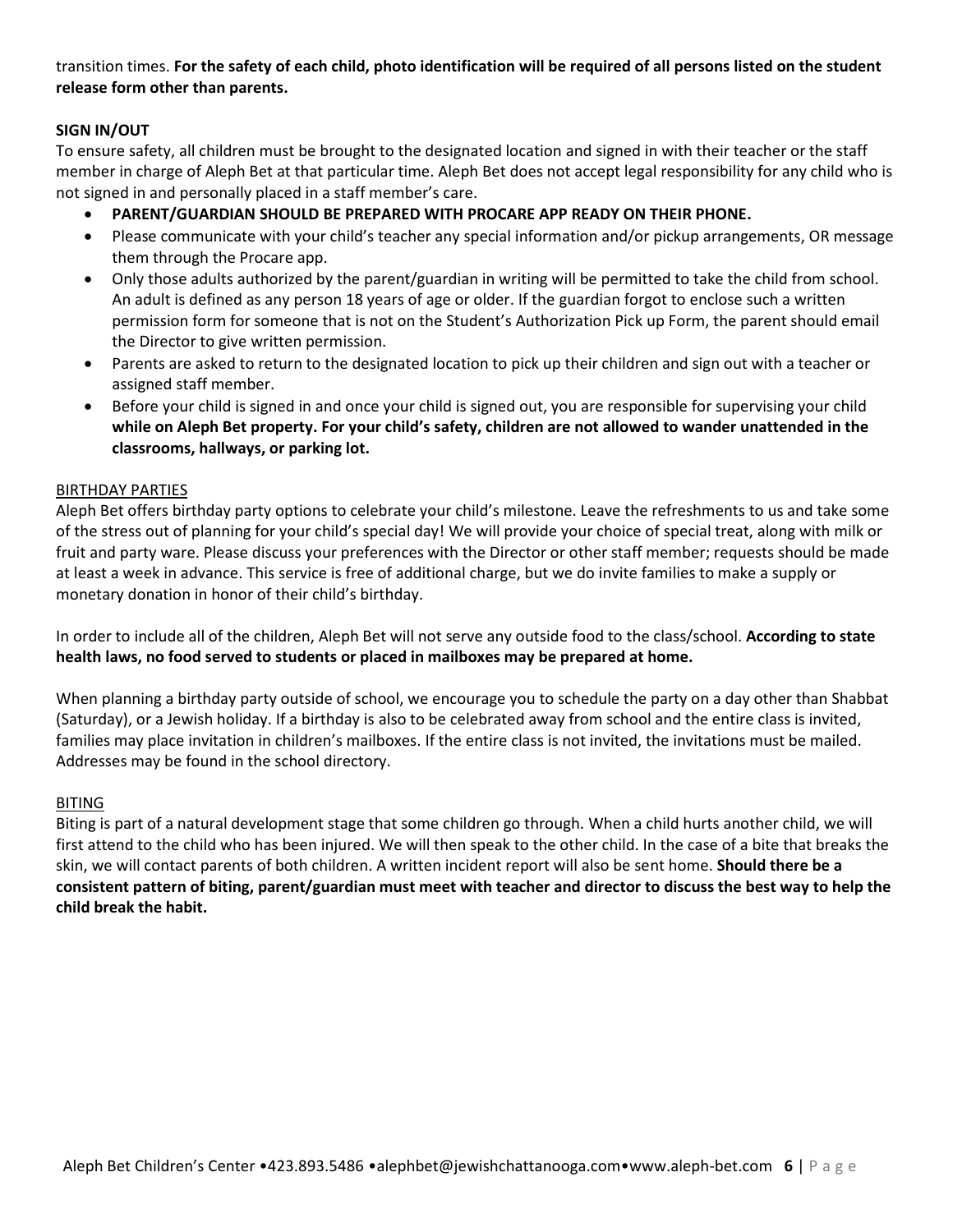## CALENDAR

Aleph Bet Children's Center and the school offices are closed on the following days:

- Professional Development Days (various, throughout the year)
- Conferences (up to one day)
- Labor Day
- Rosh Hashanah (up to two days)
- Yom Kippur (up to one day)
- Sukkot (up to two days)
- Shmini Atzeret (up to one day)
- Simchat Torah (up to one day)
- Winter Break (including **at minimum** Christmas Eve, Christmas, the day after Christmas, ½ day New Year's Eve, and New Year's Day)
- Thanksgiving (three days)
- Passover (up to first two and last two days)
- Memorial Day
- Shavuot (up to two days)
- Independence Day

If a national holiday falls on a Saturday, then Aleph Bet will be closed the previous Friday. If a national holiday falls on a Sunday, then Aleph Bet will be closed the following Monday.

### CLASSROOM VOLUNTEERS

Classroom helpers are used in preschool programs to strengthen the relationship between home and school. Families have an opportunity to develop a greater understanding of their children's school experience and simultaneously assist the teachers. Families who are interested may sign up to assist in their child's classroom or with the Director.

### CLASSROOM MANAGEMENT AND DISCIPLINE

The staff uses positive guidance techniques, including: logical or natural consequences applied in problem solving situations, redirection, anticipation of and elimination of potential problems, and encouragement of appropriate behavior rather than competition, comparison, or criticism. In the event of excessive aggressive behavior that threatens the safety and security of our children and/or staff, other measures may be taken.

*Prevention & Positive Reinforcement*: Providing a daily routine, a sense of security and constantly praising and reinforcing appropriate and positive behaviors.

*Setting Limits*: Simple age-appropriate rules are established and consistently followed.

*Problem Solving*: We encourage the child and help them verbalize and use logical reasoning and consequences as the means of solving conflicts.

*Remove Child from Situation*: After all behavior management techniques have been utilized, the last alternative is to remove the child from the situation.

*Sent home for the day and/or Suspension:* When all other discipline techniques have been attempted and are not effective, it may become necessary for a child to leave Aleph Bet for one or more days. Behaviors that may be viewed as grounds for these actions include:

- Physical violence resulting in injury, OR continuing after attempts by staff to intercede, redirect, or discipline
- Attempts to encourage others in destructive behavior, continuing after attempts by staff to intercede, redirect, or discipline
- Any action that requires the rest of the children present to be removed from the space for their own safety
- Required one-on-one attention from a staff member for longer than 10 minutes

Aleph Bet Children's Center •423.893.5486 •alephbet@jewishchattanooga.com•www.aleph-bet.com **7** | P a g e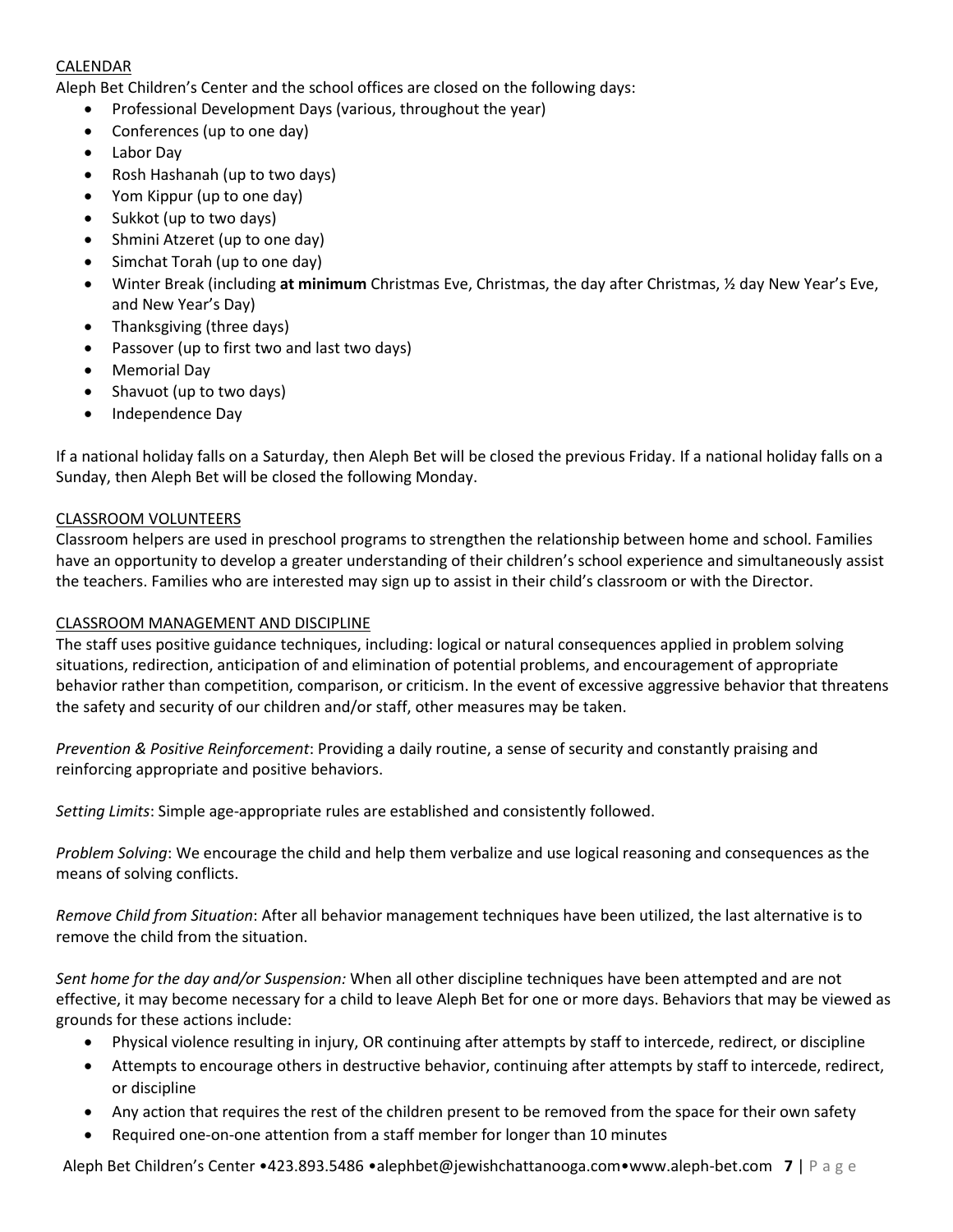If a guardian is called for any of the listed reasons, children must be picked-up within one hour of a disciplinary call. Failure to pick-up within one hour may result in suspension for their next scheduled school day. We strive for open communication and to be teammates with each family, so we will request a parent-teacher conference after any such call. Four disciplinary calls within one month may result in a one-week suspension. All reasons for being sent home or suspended are at the discretion of the Director.

Aleph Bet strictly prohibits the following methods of discipline from staff and parents on the premise:

- Corporal punishment of any kind.
- Shaming, threatening, or verbal abuse.
- Withholding food or rest.
- Punishment for soiling, wetting, or not using the potty.
- Punitive isolation.

## **CUBBIES**

Each child has a special place for his/her belongings. This cubby will hold a jacket, **small** naptime blanket and crib sheet and change of clothes. All bedding should fit in your child's naptime box. **Kindly limit the items in the cubby to true necessities**. Since most children share a cubby, **please do not leave backpacks at school.** Napping supplies should be taken home and washed weekly, and returned to school the following week.

### CURRICULUM

Aleph Bet's curriculum is play-based. Each teacher tailors the class schedule and lesson plans according to the age group, interests, and goals of the class. Our curriculum is guided by the TN-ELDS (Tennessee Early Learning Development Standards) and thoughtfully planned by your child's teacher. Aleph Bet enrichment includes Hebrew language and a variety of topics designed by staff they may include cooking, sports, dance, music, Spanish, etc.

### DATA PRIVACY

All records concerning your child (enrollment forms, immunizations, observations, written reports, etc.) are confidential. Any and all information in the records will be accessible to you, Aleph Bet or Jewish Federation staff as needed, agencies related to the Child and Adult Care Food Program (CACFP), and person(s) or agencies designated by the state licensing boards to review our records for licensing purposes. The Tennessee Child Care Resource and Referral Network may be called to assist with certain situations and will access records on a case-by-case basis. Relevant information may be shared with a collection agency, as per situations outlined in the Tuition section.

### DIRECTORY

We hope that you will connect with other families during the year. All information listed in the Aleph Bet directory is for personal preschool use only. Please do not use this information to solicit business or share with outside sources.

### DISMISSAL POLICY

A child may be dismissed from Aleph Bet Children's Center for the following:

- Non-payment of tuition after 30 days.
- Behavior-If after a reasonable amount of time, a child continues to have difficulty following the classroom rules, the classroom schedule, or is unable to adjust to the demands of the group, parents may choose or be asked to withdraw their child.
- Failure to provide or renew your child's immunization record can be cause for dismissal. This information is required for State licensing.
- Lack of cooperation with Aleph Bet's efforts to resolve differences or to address behavioral issues disruptive to normal class functioning.
- Abusive behavior and/or verbal threats toward children, staff, or other parents.

**All reasons for dismissal are at the discretion of the Director.**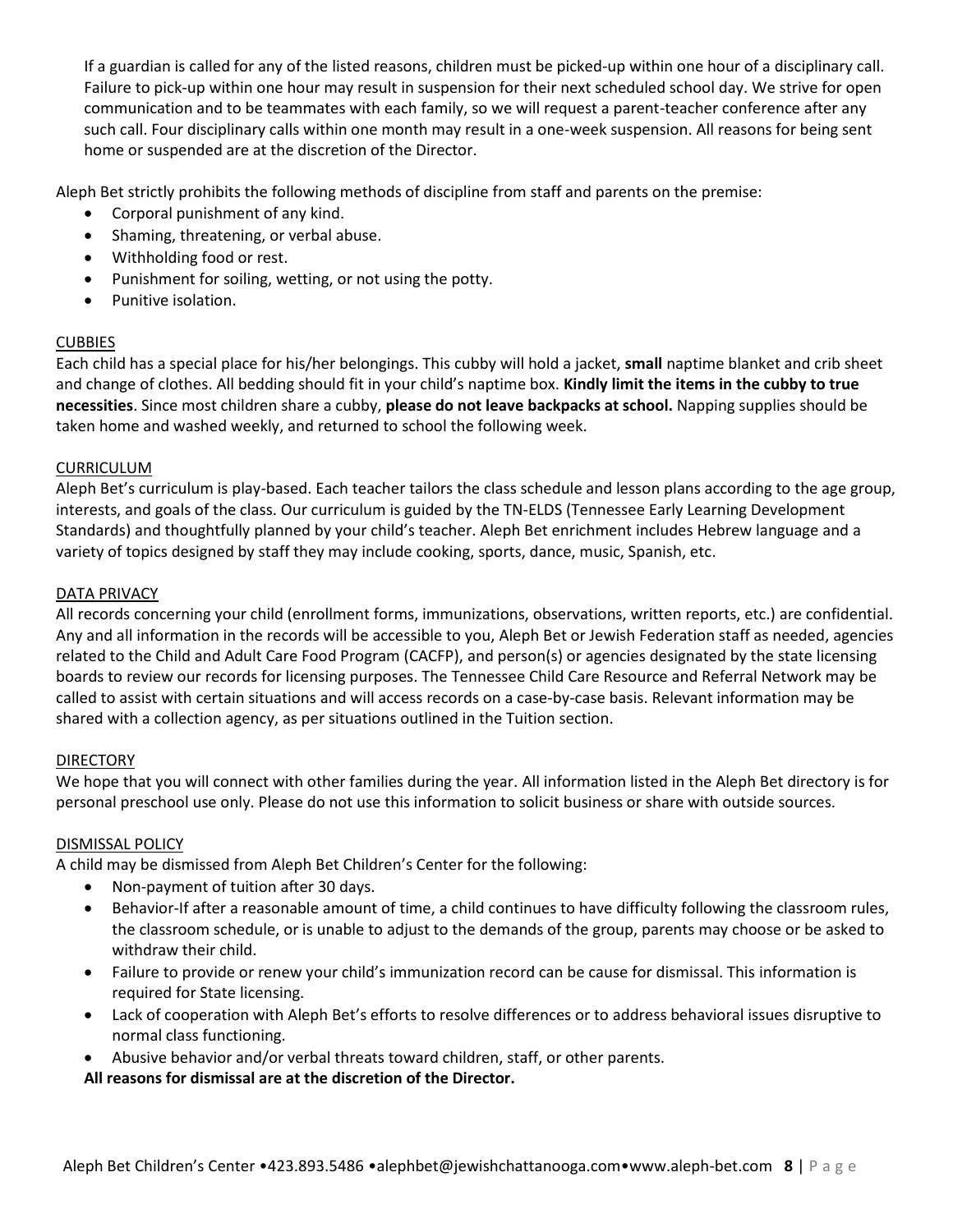#### DONATIONS

As a non-profit organization, Aleph Bet always appreciates donations, which are tax deductible. As your child develops physically and mentally, please consider whether outgrown books or toys that are in great condition may be appropriate for use at Aleph Bet. Monetary donations may also be made to Aleph Bet as a tribute, in honor of a person or occasion, or as a gift to purchase classroom equipment and supplies.

#### DRESS CODE

Children are encouraged to wear play clothes and appropriate shoes (**no open-toed shoes**). Daily activities include active and messy play, and the children should feel comfortable enough to enjoy themselves without worrying about their clothes. Although we use washable art supplies, please do not send your child in clothing that would disappoint you if it gets dirty or stained. Hard-to-close snaps, belts and overalls that have buckles should be avoided especially during potty training. Shoes will built-in skates or spins are prohibited. Fashion boots, sandals, and crocs are strongly discouraged as they pose a safety hazard in the classroom and on the playground.

**Children's names should be placed on all clothing and other belongings to help ensure the return of all possessions and clothes**. Please dress your child for the weather. At least one set of extra clothing should be kept in each child's cubby or classroom. Update this extra set according to the season and your child's growth. Children in the process of potty learning should keep *at least* two sets of extra clothing (especially pants, underwear, and socks). An extra pair of shoes is also recommended during potty training stages.

#### EMERGENCY MEDICAL TREATMENT

Families are required to sign an authorization on the emergency information form in the yearly enrollment application giving the Director and/or staff permission to act in a child's best interest for emergency medical treatment. It is Aleph Bet Children's Center policy to contact the parents/guardian first. If the parents/guardian cannot be reached, the school will attempt to reach the emergency contact persons listed on the emergency-medical authorization before staff assumes responsibility for medical care, other than administering first aid. In the event of an emergency, 911 services will be used. Children may be taken to the nearest hospital for emergency medical care (Park Ridge East). Parent/Guardian will assume financial responsibility for the emergency vehicle, doctor, and hospital fees.

### EMERGENCY PROCEDURES

In the event of an emergency, Aleph Bet and Jewish Federation staff will adhere to the multi-hazard emergency plan. It is the policy of the Jewish Cultural Center (Federation and Aleph Bet) that if there should be an emergency or disaster situation, all staff, visitors, and children will evacuate the building immediately and will report to The First Church of the Nazarene (5455 North Terrace Road). A roll call of staff and children will take place to ensure everyone has safely left the building and reconvened Church of the Nazarene. Aleph Bet families will be contacted once everyone is safe. Aleph Bet parents/authorized adult may pick their children up at Church of the Nazarene. In the event of fire or any other dangers, the children will be evacuated immediately to a safe distance away from the building. Fire evacuation routes are posted in the main school entrance as well as in each classroom.

As required by Tennessee Code relative to child care agencies (Title 71-Chapter 3-Part 5), Aleph Bet will conduct at least one (1) fire drill month and at least one (1) drill other than fire every six months and will maintain documentation for a minimum of one (1) year.

#### ENROLLMENT & REGISTRATION INFORMATION

Consideration is given to applicants in the following order: current children in school-year program, siblings of current children in school-year program, children who are eligible for the Jewish Early Childhood Initiative, siblings or children of alumni of school-year program, children whose families are registered donors of the Jewish Federation of Greater Chattanooga (JFGC) for the past two out of five years, children of Aleph Bet teachers and Jewish Federation of Greater Chattanooga staff, and children in the community at large. Aleph Bet Children's Center does not discriminate on the basis of race, sex, or national origin. Children between the ages of two to pre-K, may be enrolled in the Aleph Bet Children's Center. A child must be the appropriate age by August 15 of the current school year to pre-register for the

Aleph Bet Children's Center •423.893.5486 •alephbet@jewishchattanooga.com•www.aleph-bet.com **9** | P a g e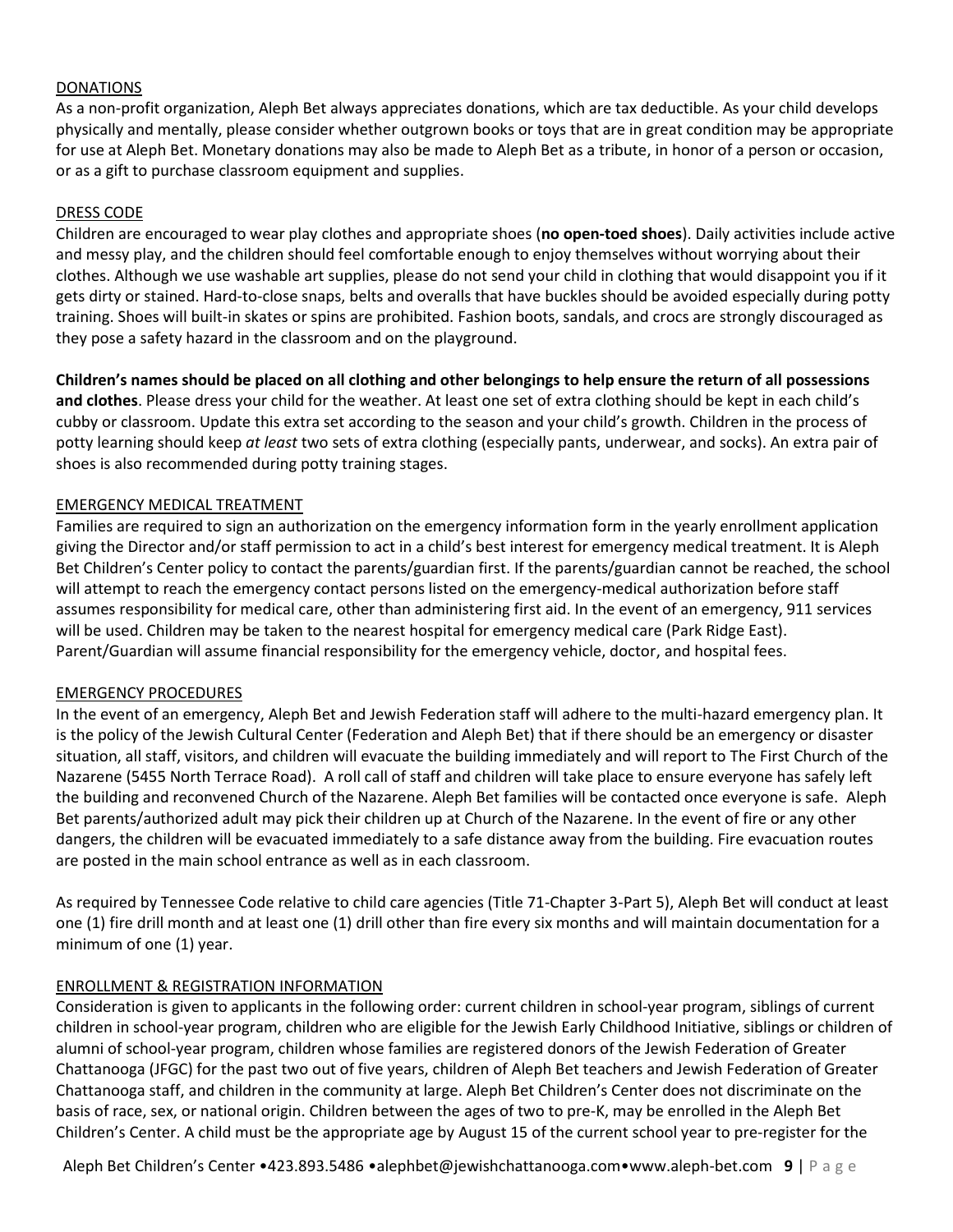school program. All children must be at least two years of age before starting at Aleph Bet. Any child turning 2 after August  $15<sup>th</sup>$  may be eligible for enrollment at their birthday if space is available. They may choose to register at the beginning of the year and "hold" their spot, however if the 2-year-old classroom begins to fill, the family will be required to pay full tuition rates immediately in order to keep the spot secure. In general, children remain with the same classroom throughout the school-year; however, exceptions may be made based on our waiting list and the age/maturity of the child.

A non-refundable registration fee (per family) of \$100 must accompany all applications before they can be processed. A yearly registration fee per family is due with preregistration forms. A \$100 holding fee will be charged for children who do not attend during the summer, but wish to return in the fall if space is available. **As of July 1, 2013, all child care agencies are required to put a child at the top of the agency's waiting list if the child has at least one (1) parent or legal guardian that serves on active duty in the armed forces of the United States.** 

Paperwork to be completed prior to start date:

- 1. Online pre-registration form
- 2. Aleph Bet Children's Center Full Registration Packet
- 3. Health History Checklist
- 4. Personal Safety Curriculum Notification Form
- 5. Preschool Tennessee Day Care Immunization Certificate (from your child's physician) or approved physician's note detailining medically required delayed/missing vaccinations
- **6. For children under 30 months of age, the guardian shall provide proof of a physical examination within three (3) months prior to admission, signed or stamped by a physician or health care provider.**
- 7. Additional paperwork may be required for children born outside of the U.S., Canada, and Japan.
- 8. (If applicable) Court documentation of divorce decree that outlines custody and visitation.
- 9. (If applicable) Forms relating to payment plans/schedules for families receiving outside assistance (scholarship, certificate, etc.)

### FUNDRAISING

To avoid charging higher tuition or additional fees, Aleph Bet relies on community fundraisers to help finance our operating budget. We encourage all families to participate in our fundraising efforts and ask family/friends to support our program.

### THE GOLD SNEAKER PROGRAM

The Gold Sneaker Initiative was developed to enhance policy related to physical activity and nutrition within licensed child care facilities across Tennessee.

### **Physical Activity Policy**

- **Policy 1.1:** Children ages 12 months or older attending a full day program shall be offered at least 60 minutes of *physical activity* per day, either indoors or outdoors. Children attending less than a full day program shall be offered a proportional amount of such activities. For children ages three and older, this physical activity must be a balance of free play, teacher-directed activities, and music and movement. This must be documented in the daily schedule and on lesson plan forms.
- **Policy 1.2:** Viewing of television, videos and other visual recordings shall be limited to no more than 60 minutes per day of educational programs or programs that actively engage child movement. Children attending less than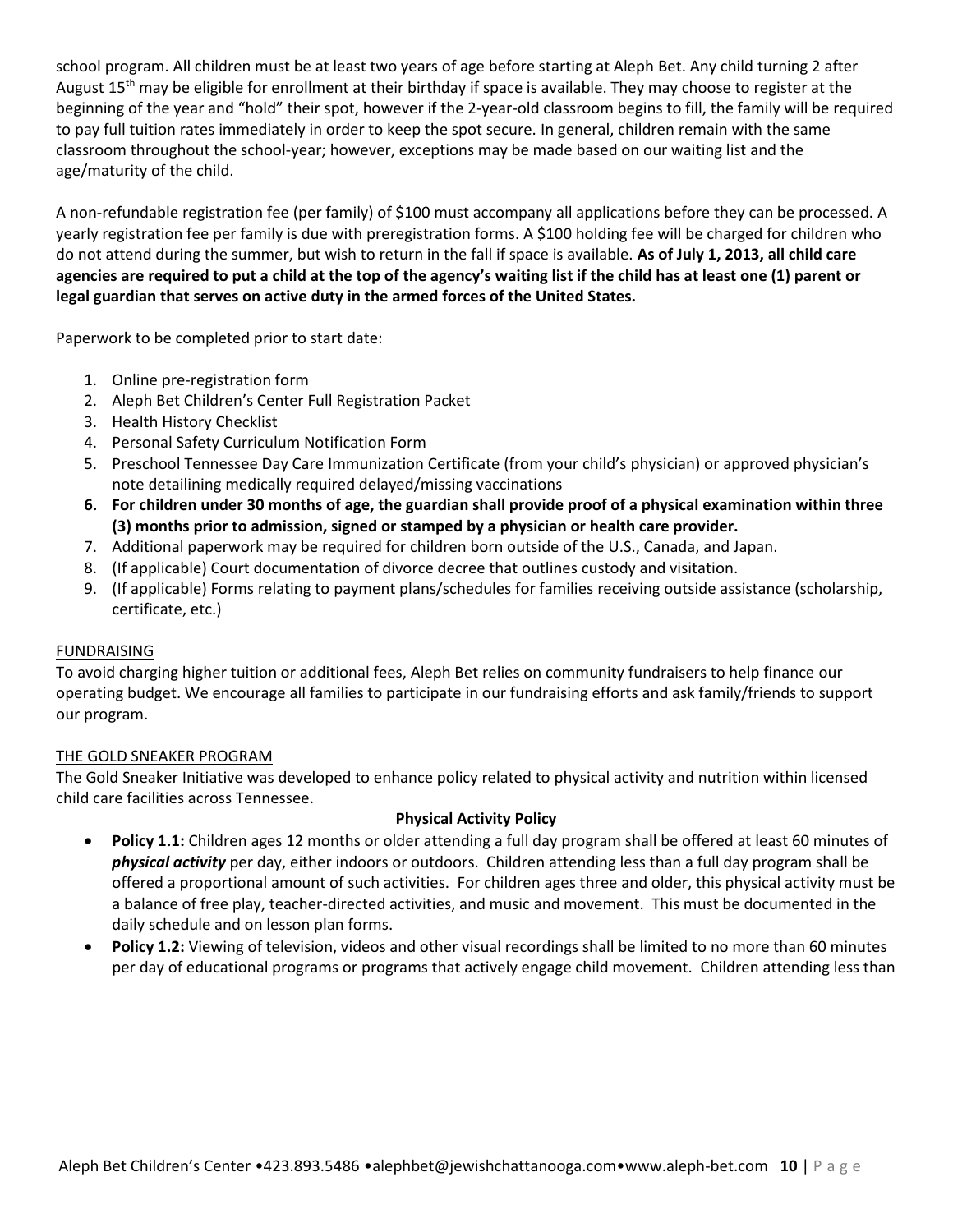a full day program shall be limited to a proportionate amount of such viewing. This shall be stated in the individual child care facility's policies.

- **Policy 1.3:** Children shall not be allowed to *remain sedentary or to sit passively* for more than 60 minutes continuously, except for scheduled rest or naptime. This shall be stated in the individual child care facility's policies.
- **Policy 1.4:** Child care facilities must ensure physical activity is a positive experience for children and is never used negatively or to control behavior. This shall be stated in the individual child care facility's policies.

## **Nutrition Policy**

Nutrition standards will be enhanced by including additional nutrition policies that must be addressed in order to earn Gold Sneaker recognition:

- **Policy 1.5:** Ensure appropriate infant and child feeding patterns, including *breastfeeding*. Staff will be sensitive to breastfeeding mothers and infants, and their eating patterns. Each infant will have a feeding plan on file, which is completed by the parent/parents and facility as a team to address their unique feeding patterns.
- **Policy 1.6:** Ensure appropriate infant and child feeding patterns, including *adequate time for meal consumption*. Adequate time for meals and snacks will be allowed for all children, and will be included in classroom schedules.
- **Policy 1.7:** Ensure appropriate infant and child feeding patterns, including appropriate *portion sizes*. Appropriate portion sizes will be assured through staff training and adherence to portion sizes as found in child care licensing regulations.
- **Policy 1.8:** All eating opportunities should consist of a respect for the child and promoting a *positive attitude toward food*. Food shall never be used as rewards for children. This shall be stated in the individual child care facility's policies.

## **Tobacco Policy**

**In order to ensure a healthy environment for all children the following tobacco policy must be adopted by the facility to earn Gold Sneaker recognition:**

 **Policy 1.9** Child care facility campus shall be tobacco free. This shall be stated in the individual child care facility's policies.

# **Enactment of Policy**

Participation in the Gold Sneaker Initiative is voluntary and is open to any licensed child care facility in Tennessee. All policies shall be stated in the individual child care program's policies and a copy shall be provided to the Department of Health for maintenance of the Gold Sneaker recognition. Child care programs that implement these physical activity, nutrition and tobacco policies and include staff in training will earn a "Gold Sneaker" award which designates them as a "Gold Sneaker" child care program. Such designation can be used for marketing purposes for the child care program, and local organizations will encourage parents to select such programs.

# **Gold Sneaker Documentation**

Programs desiring "Gold Sneaker" designation will provide to the Department of Health the following documentation annually:

- A copy of the program's policies clearly stating Gold Sneaker policies 1.1-1.9.
- A copy of the daily schedule and a weekly lesson plan form for each classroom of children ages 12 months and older with documentation of 60 minutes per day of physical activity as stated in Gold Sneaker policy 1.1.
- A copy of the feeding plan form in use by the program demonstrating compliance with Gold Sneaker policy 1.5
- A copy of the daily schedule for all classrooms documenting adequate time for meals and snacks as stated in Gold Sneaker policy 1.6.
- Documentation that the director (if center-based program) and teaching staff have completed Gold Sneaker training. If the program is a family or group child care program, the provider must provide documentation of completion of training. Information on training for the Gold Sneaker initiative will be available at http://health.state.tn.us/goldsneaker.htm.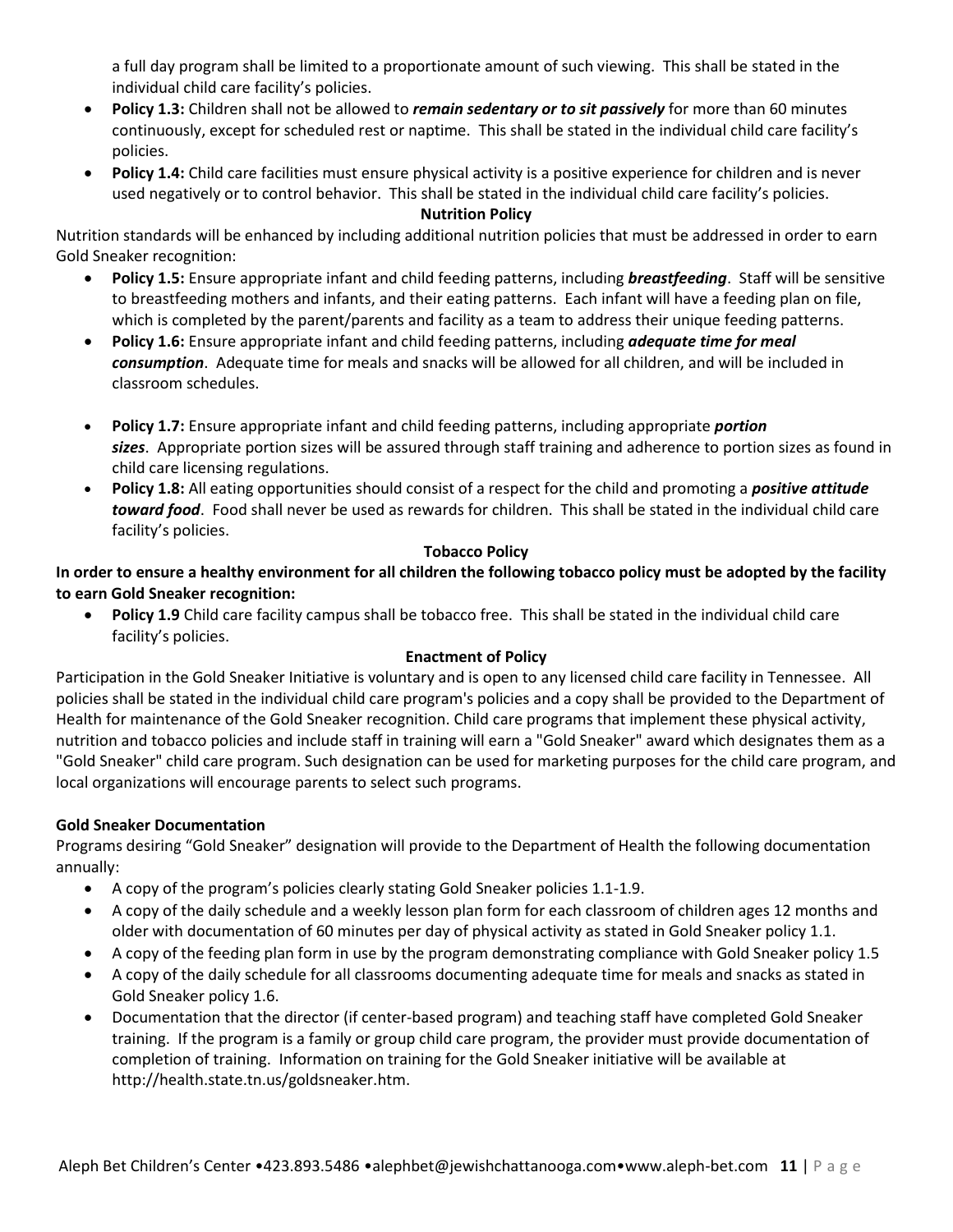## HEALTH POLICY

In order for us to admit a child into Aleph Bet Children's Center each child is required to have a Tennessee Child Health Record, and a Tennessee Certificate of Immunization completed by the child's physician submitted to the school office. Furthermore, a medical emergency form must be in the school's files before the child can be admitted. Only those children who are physically able to participate in the program without risk to themselves or others will be admitted. Please see immunizations section for more information about required vaccinations.

For the protection of all children at Aleph Bet Children's Center, children should not be sent to school sick. Children should be kept home if they develop any of the signs or symptoms of a contagious disease. This includes the following:

- 1. Illness that prevents the child from participating comfortably in preschool activities, including lethargy, behavioral changes, or difficulty breathing.
- 2. Illness that results in a greater need for care than our staff can provide.
- 3. Respiratory Illnesses & Colds: If mucus is profuse and cannot be controlled by normal wiping, the child will be excluded at Aleph Bet's discretion. A child will also be excluded if the runny nose is associated with a fever, ear infections, infected throat or persistent cough.
- 4. Fever of 100 degrees or higher
- 5. Vomiting. If a child begins vomiting at school, the child will be sent home immediately, as vomiting diseases spread very easily among young children.
- 6. Diarrhea (three or more loose stools). If a child develops diarrhea at school, the child will be sent home immediately, as diarrhea diseases spread very easily among young children.
- 7. Mouth sores not associated with drooling.
- 8. Rash, until a physician's note has determined it is not a communicable disease
- 9. Purulent Conjunctivitis (pink eye) until the child has been on antibiotics for 24 hours.
- 10. Impetigo until 24 hours after treatment
- 11. Strep throat until 24 hours after treatment.
- 12. Head Lice until after proof of treatment and all live bugs are removed. Children will continue to be monitored by staff for nits and parents will be notified and children sent home if live bugs re-emerge.
- 13. Scabies until 24 hours after treatment has begun.
- 14. Chickenpox, until all lesions have dried and crusted (usually 6 days)
- 15. Pertussis (whooping cough) until 5 days of appropriate antibiotics.
- 16. Hepatitis A virus until one week after onset of illness, after immune globulin has been administered.
- 17. Meningitis, until doctor has approved child to return to school.
- 18. Food borne Outbreaks (food poisoning)
- 19. Haemophilus influenza Type B or H1N1

Children must be kept at home for a minimum of 24 hours (or as recommend by a physician) with the above symptoms/illnesses before returning to school. In the case of a suspected or confirmed contagious disease, rash or continuing symptoms, **a doctor's note may be required before your child is permitted to return to Aleph Bet**.

In the event of a vaccine preventable disease outbreak in Chattanooga, unvaccinated children or those on a delayed vaccination schedule may be required to stay home for the safety of child, their family, and the school population. A doctor's note may be required for unvaccinated/delayed schedule children to return to Aleph Bet.

In the event of a community/national/international pandemic, additional guidance will be provided as to health policies, absences, and possible school closures.

Additionally, families should consider keeping their children at home, under observation, if they exhibit any of the following unusual behavior:

- Child is crankier or cries more than usual
- Child is less active than usual
- Child feels general discomfort or seems unwell
- Child experiences a significant decrease of appetite

Aleph Bet Children's Center •423.893.5486 •alephbet@jewishchattanooga.com•www.aleph-bet.com **12** | P a g e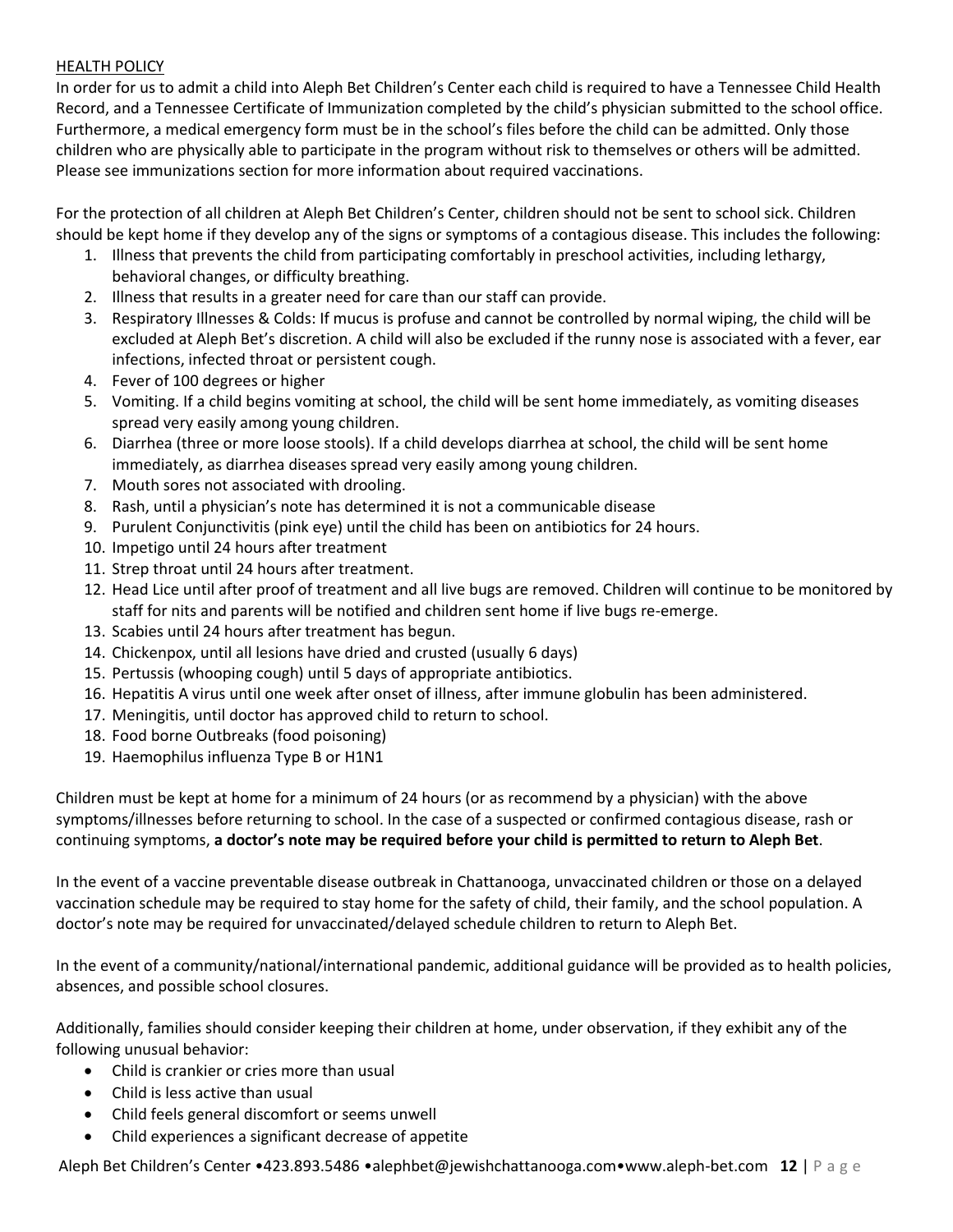Children may return when:

- They are free of fever, vomiting and diarrhea for a minimum of 24 hours **without the use of medication.**
- They have been treated with an antibiotic for a full 24 hours.
- They are able to participate comfortably in all school activities.

## **THE FINAL DECISION ABOUT WHETHER A CHILD MUST STAY HOME OR WHETHER THEY CAN RETURN TO SCHOOL IS MADE BY THE DIRECTOR OR STAFF MEMBER IN CHARGE.**

#### HOLIDAY CELEBRATIONS

Holiday celebrations such as (but not limited to) Thanksgiving, Chanukah, Purim, and Passover are held during the school year. Families are always welcome to attend these celebrations, even if your child does not attend school when a celebration is scheduled. Aleph Bet Children's Center does not celebrate Halloween, Valentine's Day, Christmas, or St. Patrick's Day.

#### IMMUNIZATIONS

All children are required to have a Tennessee Certificate of Immunization showing completion of all required vaccines, including: Hib, PCB, DTaP or DT, IPV or OPV, HBV, Hepatitis A, MMR, and Varicella. Throughout the year, if your child receives any immunizations when they go to the pediatrician for a wellness check-up, **please provide Aleph Bet office with the updated immunization information.** This information can also be faxed to 423.493.9997. **Per state regulations, our records must be maintained and up to date. The health department checks files on an annual basis for compliance.** While not currently required, we highly encourage all children to receive the annual flu vaccine. It is possible that this, and/or other seasonal immunizations may become required for attendance at a future date.

#### **CHILDREN WITH EXEMPTION TO IMMUNIZATIONS REQUIREMENTS**

Medical – Physician (MD, DO) or department Public Health Nurse authorized to indicate specific vaccines medically exempted (because of risk of harm) on the new form. Other vaccines remain required. The medical reason for the exemption does not need to be provided.

Religious-Aleph Bet Children's Center does not accept children with a religious expemtion to immunizations.

### **Please review Health Policy for additional information pertaining to non-vaccinated/delayed vaccinated children.**

### JEWISH FEDERATION OF GREATER CHATTANOOGA

The Jewish Federation of Greater Chattanooga builds and fosters a strong unified Jewish community and strives to ensure its well-being and continuity locally, in Israel, and throughout the world. Aleph Bet Children's Center is a program of the Jewish Federation of Greater Chattanooga. The Aleph Bet Children's Center Advisory Committee serves as a liasion between Aleph Bet and the Board of Directors of the Jewish Federation. The committee oversees the operating budget, supports the work of the staff, attends Aleph Bet programs, and provides situational guidance as needed. The Jewish Federation Board of Directors reviews and approves the annual operating budget as well as policies that affect the community.

#### JUDAICS

Jewish learning is an integral part of Aleph Bet Children's Center program. Appropriate blessings are said before meals. Hebrew language is used in the classroom, as well as taught by the *shlicha* (Israeli emissary) weekly during the schoolyear. Hebrew is introduced through songs, numbers, letters, objects, games, and stories.

Judaic concepts are introduced through:

- Cooking
- Art
- Dramatic Play
- Stories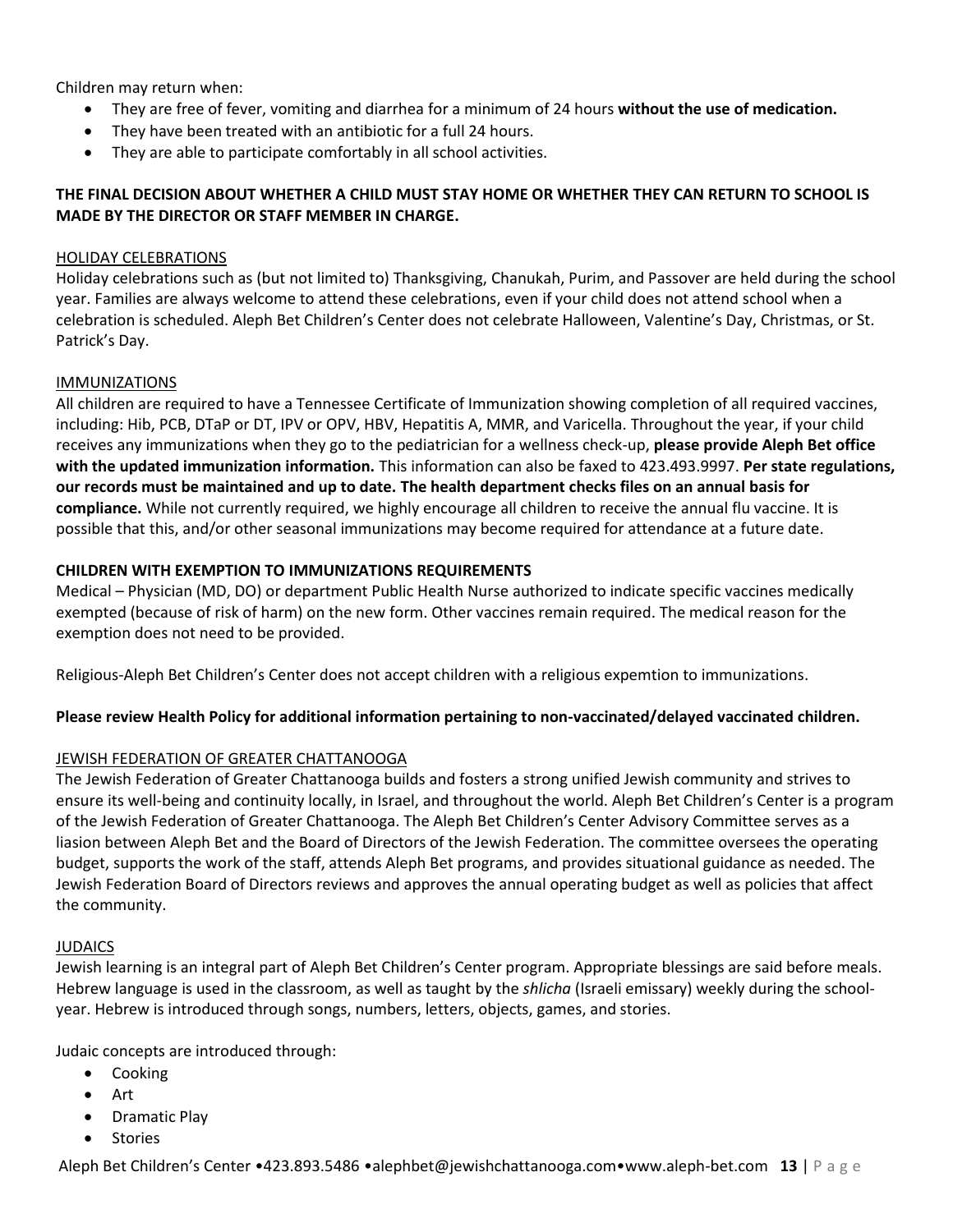- Weekly Shabbat and Havdalah celebrations
- Holiday Games
- Music and singing
- Dance and movement

# **HaMotzi:**

Weekday HaMotzi (recited before lunch)-HaMotzi lechem min ha-aretz. We give thanks to G-d for bread, our voices rise in song together as our joyful prayer is said. Baruch ata Adonai, Eloheynu melech ha-olam,ha-motzi lehem min ha-aretz. Amen.

# **Shabbat:**

The Jewish Sabbath, or Shabbat, starts at sundown every Friday and lasts until nightfall on Saturday. Although the Jewish Sabbath starts Friday evening, all the children in our program join together on Friday mornings around 9:00 a.m. to celebrate the coming Shabbat. When possible, we invite members of the Jewish community to sing Shabbat songs or tell a story during this special time together.

# **Havdalah:**

Havdalah marks the end of Shabbat, and the start of a new week. At Aleph Bet, we celebrate Havdalah every Monday morning with a special snack, blessings, and encouragement to start the new week with a fresh, open heart and mind.

# MEDICATION:

Medication will be administered to children only with a signed authorization. Prescription medication for an individual child must be kept in the original container bearing the original pharmacy label, which shows the prescription number, date filled, doctor's name, directions for use, and child's name. Medication will be kept out of the reach of children. Expiration dates of medication must be current. We reserve the right to dispose of expired medications. **A medical action plan from your child's doctor will be required for all children with EpiPens, emergency inhalers, or other emergency medications**. Over the counter (OTC) medications will not be administered, with the exception of pain associated with teething, and topical creams/ointments for bug bites, diaper rash, or non-contagious skin conditions. Staff will administer no more than the dosage of medication printed on the label based on child's age/weight. Any noticeable adverse reaction to the medication will be reported to the family. **Do not medicate a child before school to mask a fever or other symptoms.**

### NUTRITION POLICY:

As a program of the Jewish Federation of Greater Chattanooga, Aleph Bet adheres to the Jewish dietary laws and serves only vegetarian, pareve (non-dairy) or dairy foods for snacks. **No meat (turkey, chicken, beef, pork or even kosher meat) or shellfish is allowed in the children's lunches. Due to a high number of allergies, no peanuts, tree-nuts, or nutbased milks are served at Aleph Bet or allowed in children's lunches.** Tennessee state guidelines require that children's lunches contain one serving of protein, one serving of grain, **2 servings of vegetable** *or* **1 serving each of vegetable and fruit**, and one serving of milk or non-dairy equivalent.

# **Aleph Bet Children's Center will provide:**

- A morning and an afternoon snack.
- Skim milk at lunch or oat milk for children allergic to skim milk.

We ask that children **not bring any food into the classroom except at lunchtime or if a special snack is needed. According to the state health laws, no food that is served to students or placed in mailboxes may be prepared at home.**

### **Families provide:**

 A meat free, nut-free, healthy lunch that meets the recommended guidelines and is packed in an insulated lunch box or Thermos. Teachers are happy to reheat food in the microwave, if sent in a microwave-safe container (no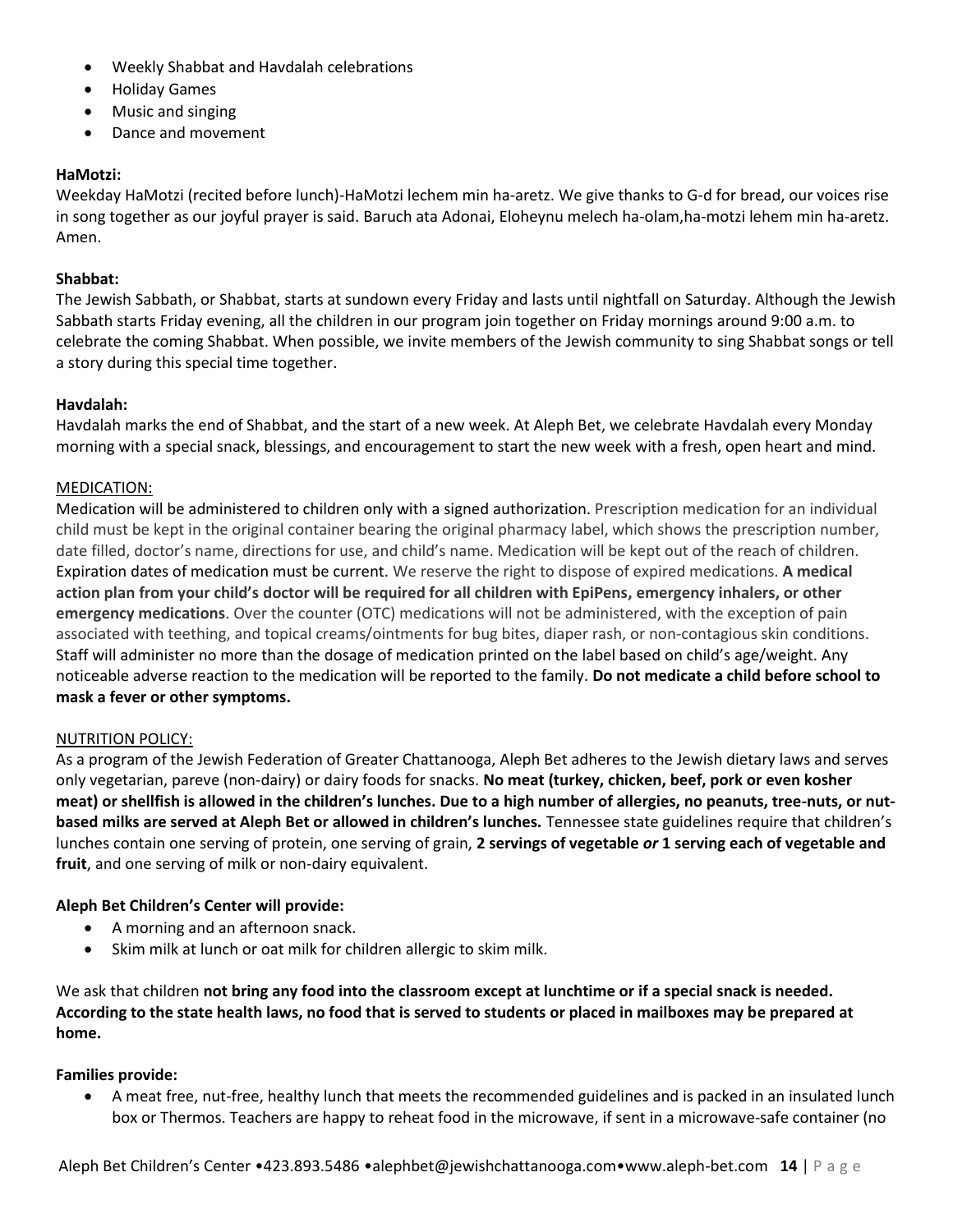plastic bags or glass) and doesn't take longer than one minute to prepare. If your child requires different milk than served, it should be sent daily with your child's lunch.

Choosing **one** from each of the following columns will create a lunch that meets approximately 1/3 of the Recommended Daily Allowances for children. Keep in mind that even too much healthy food can encourage over-eating so when packing your child's lunch, think, "Is this how much food *they need*, or how much food *I need?"* It is not generally advisable to serve children "diet foods," such as those pre-packaged foods labeled as low-fat, or with sugar substitutes. We request that you leave sugary snacks, fruit juices and desserts at home. Children lay down for rest immediately following lunch and the extra sugar can make it difficult for their bodies to get the break they need. Please consult your pediatrician or visit www.choosemyplate.gov for additional information about your child's specific needs.

| Protein                    | <b>Grains</b>                     | Fruits $($ 2 cup)     | Vegetables (1/2 cup) |
|----------------------------|-----------------------------------|-----------------------|----------------------|
| Cottage cheese (6 oz.)     | Wheat bread $(\frac{1}{2} slice)$ | Apple slices          | Frozen vegetables    |
| Soy Butter (3Tbs)          | Wheat thins (% cup)               | <b>Banana</b>         | Cucumber slices      |
| Veggie Dog (1 1/2 oz.)     | Goldfish (¼ cup)                  | Strawberries          | Baby carrots         |
| Veggie Nuggets (1 1/2 oz.) | Triscuits (1/4 cup)               | <b>Mixed Berries</b>  | Sweet Potato         |
| Veggie Burger(1 1/2 oz.)   | Pita chips (1/4 cup)              | Applesauce            | <b>Bell Pepper</b>   |
| Cheese Cubes (1 1/2 oz.)   | Wheat Tortilla (1 small)          | Mandarin oranges      | Edamame              |
| Yogurt (6 oz.)             | Wheat Pita (1/2 loaf)             | Cuties (mini oranges) | <b>Beets</b>         |
| Beans $(\frac{1}{2} cup)$  | Whole-grain pasta (1/4 cup)       | Pineapple             | Green beans          |
| Eggs $(1 - \epsilon)$      | Brown rice (1/4 cup)              | Grapes                | Tomatoes             |
| Fish (1 1/2 oz.)           | Dry cereal $(^1/3$ cup)           | Kiwi                  | Squash               |
| Hummus (3Tbs)              |                                   | Dried fruit           | Pasta sauce          |
| Sun Butter (3Tbs)          |                                   |                       | Avocado              |

Aleph Bet may participate in the Child and Adult Care Food Program (CACFP). The CACFP is a federal program that provides Aleph Bet reimbursement snacks served to children. According to the program guidelines, snacks provided by Aleph Bet will include servings from two or the four components: milk, fruits or vegetables, bread or grain product, or meat alternate. Parents/guardians must enroll in the program annually for Aleph Bet to receive credit.

### **Allergies/Dietary Restrictions:**

See page four for more information about allergies

### ORIENTATION

At the start of each school year, Aleph Bet Children's Center offers a Family Welcome Night, an orientation/open house, for new and returning families to meet other families and classroom teachers. All families are encouraged to attend.

### PACIFIERS

If your child requires a pacifier to nap please notify the teacher and place the pacifier in a labeled baggie each day (Red Room only). In order to prevent the transmission of germs and to promote language development and proper dental health, a child will only be permitted to use a pacifier during naptime and we will wean them off it as soon as possible.

### PARENT/GUARDIAN COMMUNICATION

Open communication between the parent and teacher is essential. We rely on and provide a few different avenues of communication including app based messaging, email, texting, Facebook, direct mail, newsletters and memos. Parents/Guardians may contact Aleph Bet Children's Center at 893-5486 or 493-0270 ext. 18 for the Director.

### **Procare App**

All parents/guardians should download and activate the Procare app on their mobile device. This app is used daily to sign your child in/out of school, as a direct messaging option between the school and home, for any emergency alerts, and may also include updates to our calendar and information about upcoming events.

Aleph Bet Children's Center •423.893.5486 •alephbet@jewishchattanooga.com•www.aleph-bet.com **15** | P a g e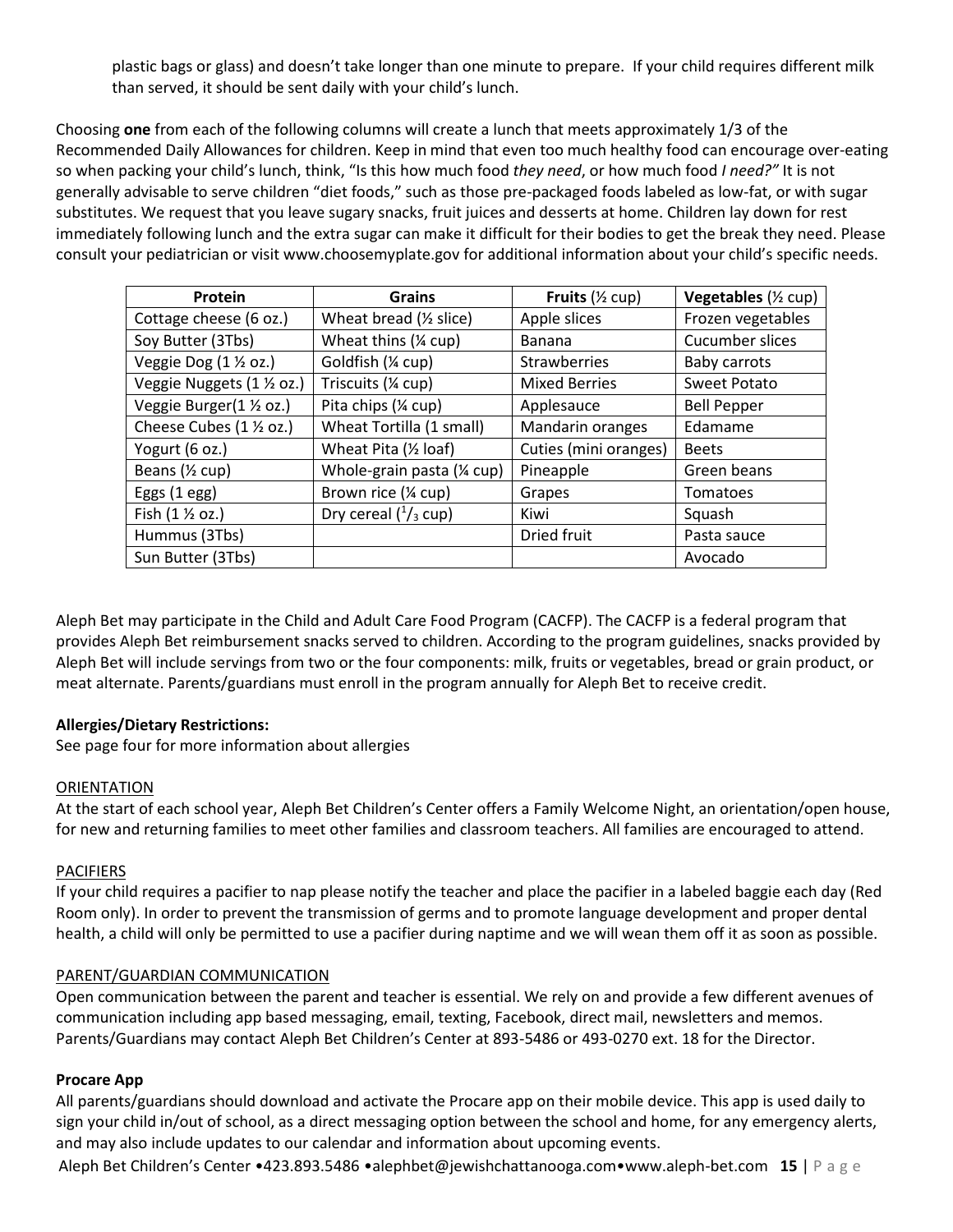## **Additional Communication Methods**

Weekly emails, memos, yearly surveys, and monthly newsletters will keep you informed about curriculum or planned changes affecting children's routine care and changes in personnel. Updated schedules, calendars and information may be found on our website, [www.aleph-bet.com.](http://www.aleph-bet.com/)

In an effort to reduce waste, Aleph Bet will minimize the use of paper communications. Aleph Bet will use app-based messaging and email as our main sources of communication to families. Weekly eblasts with information and reminders will be sent out on Fridays. Special announcements are sent as needed. All Aleph Bet families are to provide a current email address. We ask that you read our emails in a timely manner. In case of weather related emergencies or other situations requiring immediate attention, parents will be informed via app-based messaging.

Teachers are pleased to exchange daily greetings or brief chats with parents. If additional time is needed, the teachers will gladly schedule a meeting time. The preschool and its employees will always maintain confidentiality of all information. Formal conferences are an opportunity for you and your child's teacher to discuss the development of your child. We encourage you to attend these triannual conferences.

During operating hours, parents shall be permitted immediate access to their children. Aleph Bet may place reasonable restrictions on access by any parents as needed to limit disruption of the children's routine.

### PARENT GROUP ASSOCIATION

The Parent Group Association (PGA) meets a minimum of twice a year to discuss school events, fundraising, classroom learning environments, and more. There is no fee to join the PGA. Chair positions may include: Parent Group Association, Outreach, Fall Fundraiser, Spring Fling, and Teacher Appreciation. Additional Chair positions may be created if needed/recommended.

### PHOTOGRAPHY POLICY

Aleph Bet reserves the right to take photographs and videos of classrooms, children, and events. Videos and photographs may be used for education, promotional, archival, website, and fundraising purposes, with prior authorization.

### REPORT ABUSE AND NEGLECT

### *Policies*

Child abuse is defined by state law, but generally includes (1) non-accidental physical injury, (2) sexual contact or exploitation, (3) neglect, and (4) emotional distress. The state of Tennessee defines abuse as inflicted by an adult. Prior to starting a paid position with Aleph Bet Children's Center, a background check must be conducted on candidates. This background check includes but is not limited to civil and criminal checks. The background check is done by a private firm.

- 1. All employees and volunteers (those volunteering more than 36 hours a year in the classroom) must be finger printed and have a background check conducted through the State of Tennessee.
- 2. Adults who have been convicted of either child sexual abuse or physical abuse will not be employed nor serve in a volunteer capacity of any type.

Every person in Tennessee is a mandated reporter under state law. Any person with reasonable cause to believe a child is being abused or neglected must, under the law, immediately report to the Tennessee Department of Children's Services or to local law enforcement. The reporter can remain anonymous. - See more at: www.tn.gov/dcs/article/reporting-abuse-faq#sthash.rT6C1Y0v.dpuf

Aleph Bet is required to offer an annual abuse awareness program for children three and older.

### SCHOOL HOURS

Monday Friday: 7:30 a.m. to 5:30 p.m. See calendar for specific closings.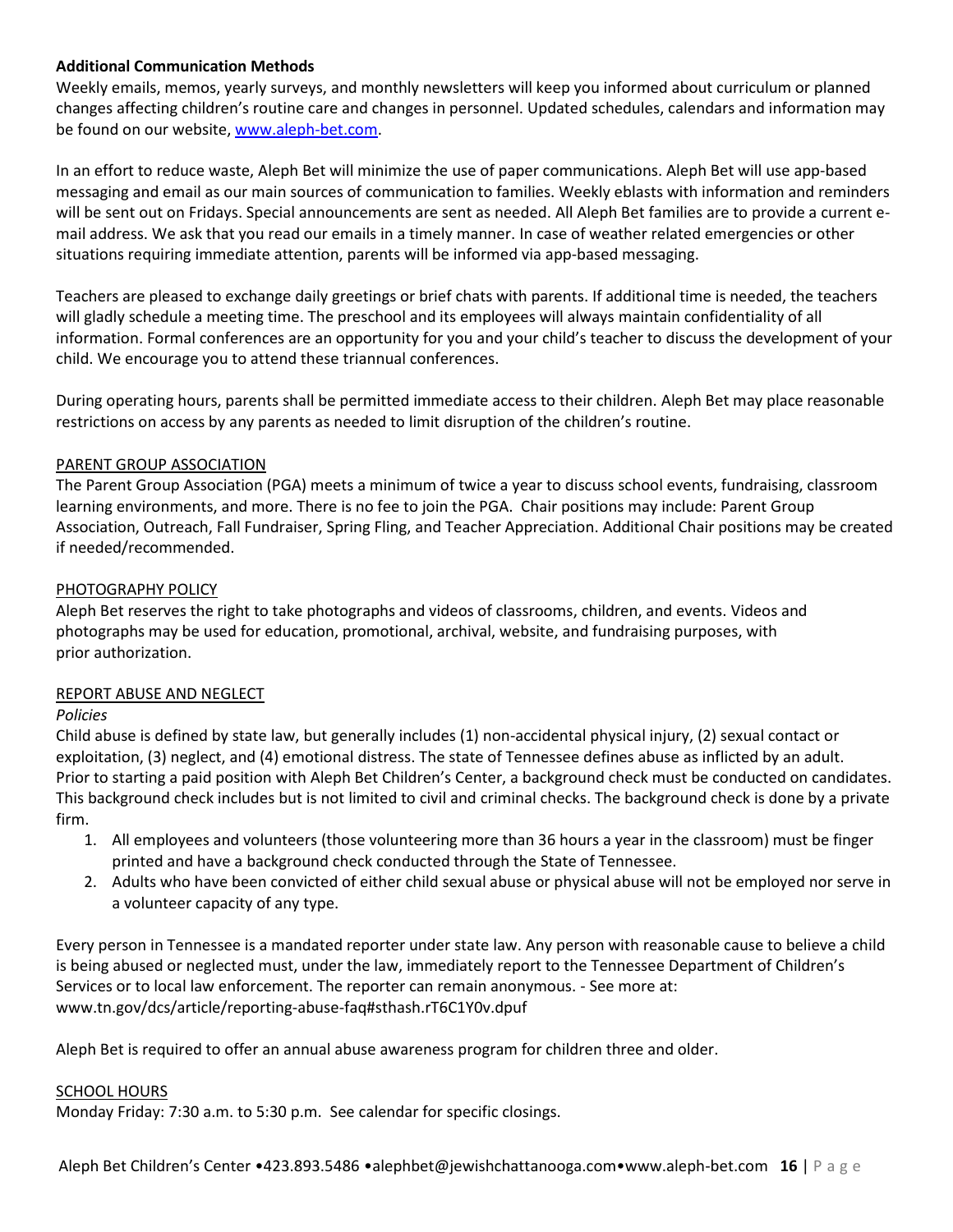### SCHOOL-YEAR PROGRAM (AUGUST-MAY)

All families in the Red and Yellow Rooms may choose to send their child two, three, four, or five-days a week. Children enrolled part-time must attend the same days weekly. Parents may choose specific days of the week they want their child to attend, pending availability. All children enrolled in the pre-K program (Blue Room) attend 5 days a week to best prepare for kindergarten.

## SUMMER PROGRAM (Camp Aleph Bet, JUNE-JULY)

Summer time options depend on the number of children enrolled in the school. Space permitting two, three, four, or five day programs are available to all children. Drop-in and weekly enrollment may also be available if space allows. Parents will be notified of all of the summer options during summer registration. Preference is given to children enrolled five days a week, year-round.

## SEVERE WEATHER CLOSINGS

Severe weather conditions may result in delayed opening, early dismissal, and/or closing. In the event of a delay, early dismissal, or closure, Aleph Bet will notify parents via the Procare app. Parents picking up their children during inclement weather are strongly encouraged to remain in the building until it is safe to depart. Parents are required to stay on premises until after a tornado warning has expired. When the school is closed for inclement weather a notice **will not** be placed on the school doors. Aleph Bet is not part of the Hamilton County school district and does not follow the same closure/delay schedules.

### SMOKE-FREE ENVIRONMENT

For the health and safety of the children and staff, the Jewish Cultural Center and Aleph Bet Children's Center are smoke-free environments. This includes all tobacco, e-cig, and vape products. Smoking/vaping is prohibited while in the parking lot, and areas surrounding the playground.

## SNACKS

A morning and afternoon snack are provided to your child daily. We ask that your child finish eating all food prior to arriving at Aleph Bet. If your child is still finishing their breakfast upon arrival, we ask that you take a few minutes and sit with them in the parking lot or hallway table while they finish eating any food brought from home (no nuts). Children arriving after snack has started may not be served. Due to state guidelines of sanitiation and supervision, food will not be served to individual children outside of designated times. If your child has a medical need for additional snacks/meals, documentation from your pediatrician is required, and a schedule may be set to accommodate.

### SOCIAL MEDIA POLICY

We recommend that only photographs of **your** child be placed on social media sites (including Facebook, Instagram, etc.). For privacy reasons, we ask that you do not post group pictures/videos taken at Aleph Bet events or programs, or that you receive permission from all families represented in said photos.

### STAFF

Our early childhood staff is comprised of nurturing and caring individuals who receive continuous in-service training. All of our staff is carefully chosen based on the special qualities, experience and talents that they have to offer the children at Aleph Bet. They are responsible for ensuring children's healthy development and learning, while striving to achieve an optimal balance between children's self-initiated learning and adult guidance and support. Each classroom offers a low teacher-child ratio, which enables students to receive the individual attention they deserve.

All staff members hold CPR certification and are First Aid trained through an American Red Cross approved association. All staff members are fingerprinted, and a criminal background check is run on each employee prior to hiring.

### STATE OF TENNESSEE LICENSING REQUIREMENTS

Aleph Bet Children's Center adheres to the regulations of the Tennessee Department of Human Services' Division of Child Care Licensing. Aleph Bet updates policies and practices when revised or approved by the State of Tennessee DHS. Under Tennessee's Child Care Report Card System, every licensed child care agency must undergo an annual evaluation

Aleph Bet Children's Center •423.893.5486 •alephbet@jewishchattanooga.com•www.aleph-bet.com **17** | P a g e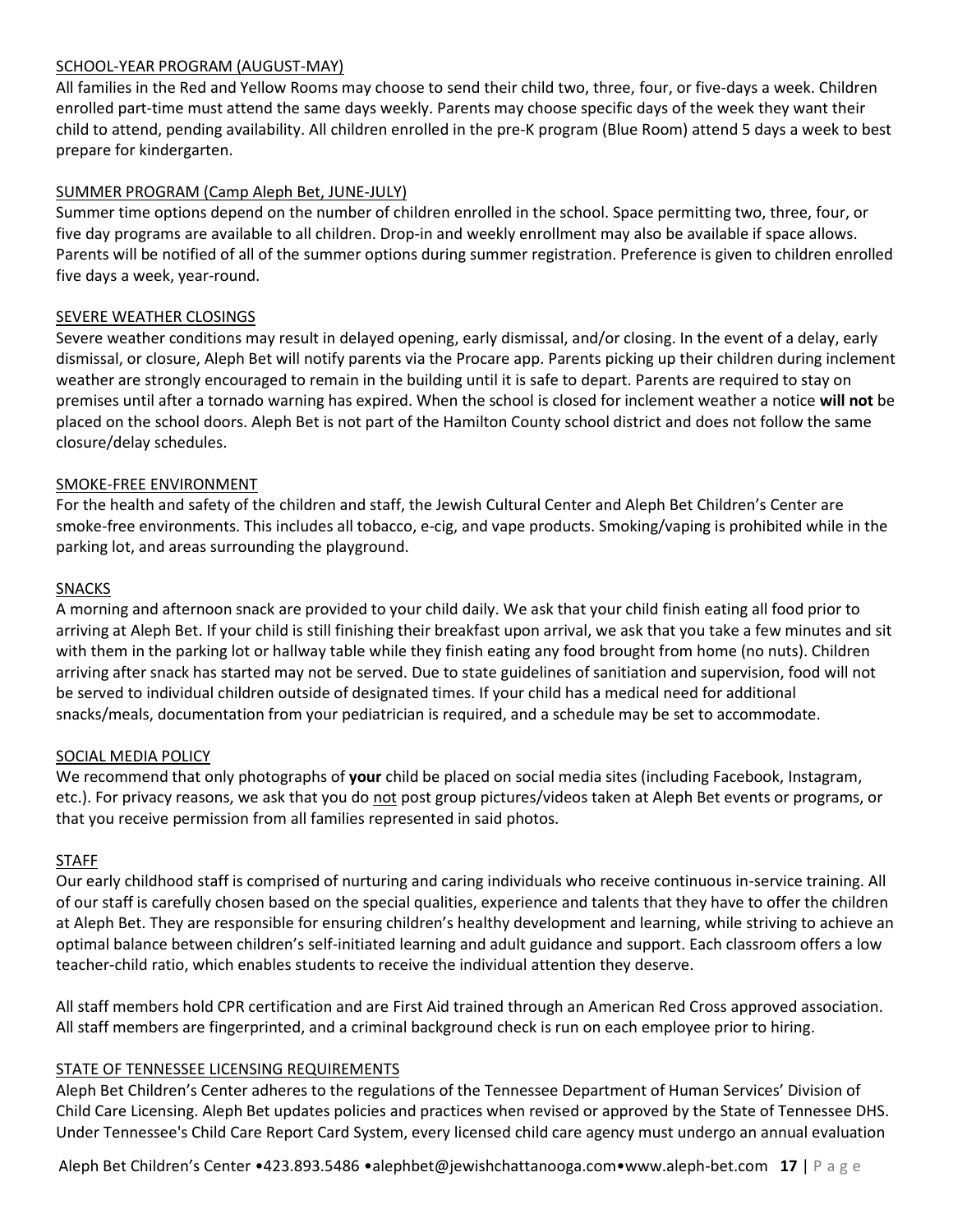and post a report card of the results. Agencies are required to post their report card with their renewal license where parents can clearly see them. The Report Card system is mandatory for all licensed providers. The Star-Quality Child Care Program is a voluntary program that recognizes child care agencies that exceed minimum licensing standards. These agencies can receive a rating of one, two, or three stars. Aleph Bet participates in the Star-Quality Child Care Program and is proud to have received a three star rating each year we've participated in the program.

# TITLE VI

TITLE IV is a Federal law, which is part of the Civil Rights Act of 1964 that protects individuals from discrimination on the basis of their race, color, or national origin in programs that receive Federal financial assistance. It is illegal for any division or contractor affiliated with the Tennessee Department of Human Services to withhold or refuse, benefits, services, or funding based on race, color, or national origin. House income level or resources may affect participation in some DHS benefit programs. Certain programs may also require evidence of citizenship for eligibility.

## TOILET TRAINING

We understand that toilet training is an individualized process, and this is not a requirement to attend Aleph Bet Children's Center. When your child is ready, we work closely with the parent and child to toilet train in a consistent, encouraging and calm manner. A child may be ready to toilet train if he or she:

- Can sense that the bowels are full
- Can let you know he/she needs to use the potty
- Understands what is expected
- Cooperates with the request
- Verbalizes discomfort with wet or soiled diapers.

Reminders and encouragement to use the bathroom are provided throughout the day. We celebrate success and keep a positive attitude. Parents should follow a similar schedule at home. Children and parents need to understand that "accidents" will happen. Children are never reprimanded emotionally, physically, or verbally for soiling, wetting or not using the toilet. Please provide at least two complete changes of clothing.

# TOYS

Aleph Bet has wonderful educational and age appropriate toys for your child to play with throughout the day. Please leave toys, including jewelry at home, as they can easily get broken or lost.

### TRANSPORTATION

Transportation to and from school is the responsibility of the families. All children must be escorted to and from the classroom by their families or adults (18 or older) authorized by their families. Should a child be left beyond 5:30 p.m. a late pick up fee of \$2.00 per minute/per child will be billed. If this becomes habitual, the fee may be increased.

### TUITION

Tuition is due monthly and payable by check, cash, or online through tuitionexpress.com. If online payment is preferred, additional paperwork will be provided to setup your Tuiton Express accout. Any checks should be made payable to Aleph Bet. Payment can be mailed to Aleph Bet, 5461 N. Terrace Road, Chattanooga, TN 37411 or placed in the silver payment box located near the teacher workroom. Please do not place tuition payments in your child's backpack or lunch box. Tuition should be paid the first of every month, in advance of the child's attendance. Payments received after the 5th of the month may be assessed a \$10 late fee unless prior arrangements have been made with the director. There is a \$20 charge for each returned check. Two returned checks will result in the account being placed on a "cash-only" status. Balances overdue by more than 30 days may result in the student being dismissed from the program and the account may be turned over to a collection agency for non-payment. A \$100.00 non-refundable deposit is required for new families enrolling in order to secure a child's spot at Aleph Bet. A small yearly fee is charged for returning families to secure a space for the summer and upcoming school-year. **There are no refunds or credits for illness, holidays (Jewish or secular), inclement weather days, family vacations, temporary absence as a result of disciplinary action, Center breaks or scheduled school closings.** Tuition for the 2021-2022 school year is priced as follows: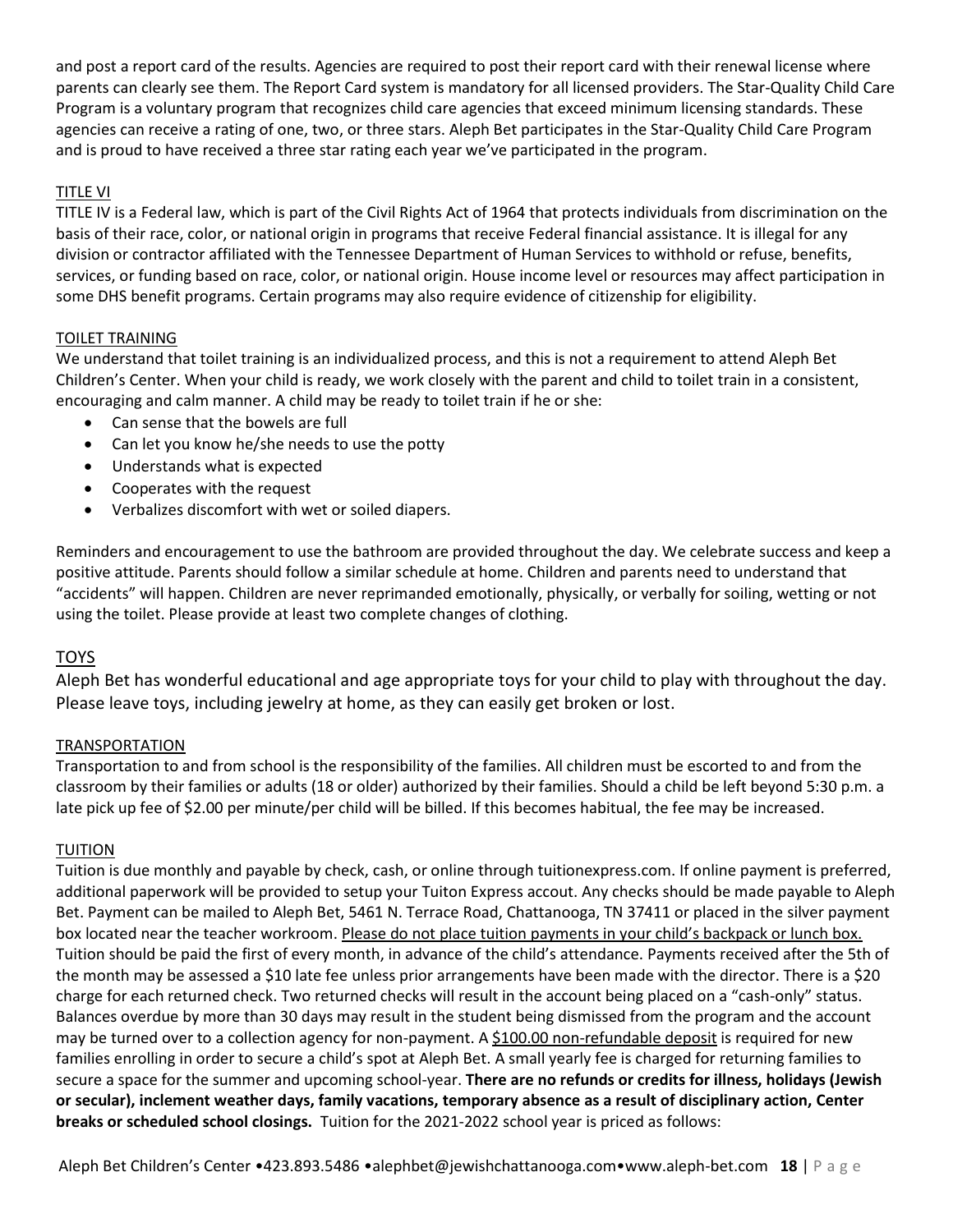| 5 days per week   \$720/month |             |
|-------------------------------|-------------|
| 4 days per week               | \$655/month |
| 3 days per week               | \$575/month |
| 2 days per week               | \$475/month |

There is a **10% multi-child discount** applied to additional children's rate. If children in family do not enroll for the same number of days per week, the discount will apply to the lower rate.

Multi child, promotional, and other discounts are not available to any family with an account which is overdue by more than 30 days, regardless of payment plan. Those discounts may again become available if the account is brought into good standing.

All fees and tuition must be paid by May  $15<sup>th</sup>$ , or the child may not be able to participate in our Moving Up/Graduation ceremony.

A *one-month* written notice of withdrawal before the child's expected termination date is requested (i.e. notification by Oct.1 for Nov. 1 departure). A full month's tuition for the following month is required if Aleph Bet is not given proper notice (regardless of termination date). Once a child withdraws, a new application must be submitted and accompanied by the required registration fee for the child to re-enroll. Exception: If a child is withdrawn from the program (by request of the director or guardian) as a result of repeated disciplinary action, the family will only be responsible for the current month's tuition. Any deviation in payment requirements as set forth in this section requires the approval of the school Director. Failure to meet any previously agreed-upon payment schedule without prior arrangement will result in cancellation of registration or termination of services.

### **Tuition Assistance**

Families who receive assistance for childcare tuition (state certificate, scholarships, foster family, etc.), will be required to complete additional paperwork, outlining a payment schedule. All appropriate documentation from the assisting entity (state, outside corporation) must be on file by the child's start date.

### TZEDEKAH

The Hebrew word tzedekah literally means righteousness and refers to giving charity. A tzedekah box is located in each classroom and the director's office. Children are invited to bring in a few coins from home to place in the tzedekah box. At the end of the year, Aleph Bet will choose an organization or cause to donate the money collected.

### VISITORS AND VOLUNTEERS

All visitors must check in at the school office. Due to state regulations concerning class size and teacher ratio, it is not possible for children to bring friends to class. **Volunteers do not count towards staff: child ratios.**

Siblings of children are allowed in classrooms during drop off and pick up only and *must* be accompanied by a parent/guardian at all times.

### **WEAPONS**

Weapons including guns, firearms, knives, etc. are prohibited from school property.